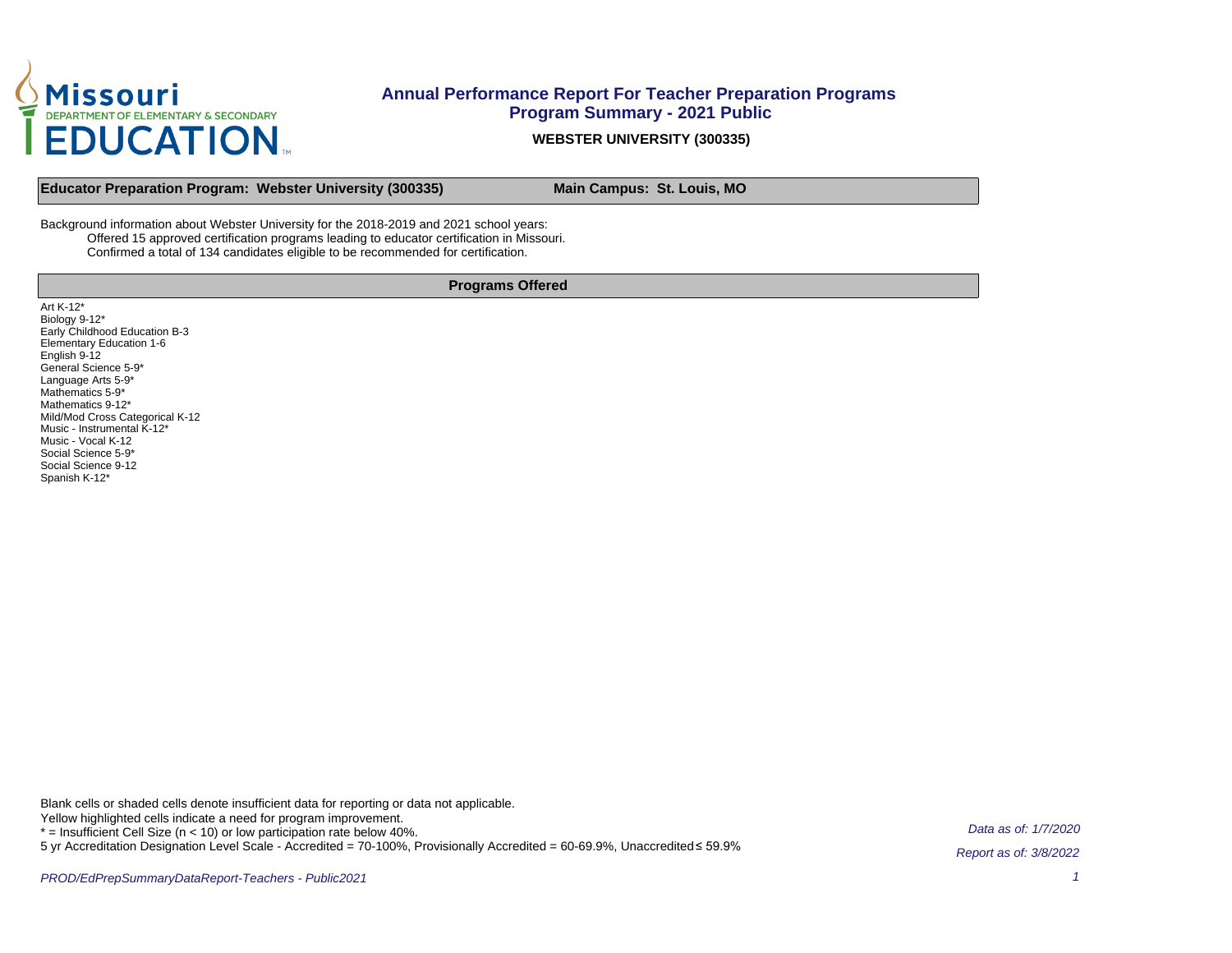

#### **WEBSTER UNIVERSITY (300335)**

|                               |               |                                 |            |             | <b>Standard 1:</b><br><b>Content Knowledge</b> |                        |                           |                    |
|-------------------------------|---------------|---------------------------------|------------|-------------|------------------------------------------------|------------------------|---------------------------|--------------------|
| <b>Certification Program</b>  |               | <b>MO Content</b><br>Assessment | <b>GPA</b> | <b>MEES</b> | Survey                                         |                        | Total<br>Points<br>Earned | Weighted<br>Points |
|                               |               |                                 |            |             | Educator<br>Response                           | Supervisor<br>Response |                           |                    |
| ART K-12                      | 2019          | $\star$                         | $\star$    | $\star$     | $\star$                                        | $\star$                |                           |                    |
|                               | 2021          | $\star$                         | $\star$    | $\star$     | $\star$                                        | $\star$                |                           |                    |
|                               | <b>Status</b> | $\star$                         | $\star$    | $\star$     | $\star$                                        | $\star$                |                           |                    |
|                               | Points Earned | $\star$                         | $\star$    | $\star$     | $\star$                                        | $\star$                | $\star$                   | $\star$            |
| BIOLOGY 9-12                  | 2021          | $\star$                         | $^\star$   | $^\star$    | $\star$                                        | $\star$                |                           |                    |
|                               | <b>Status</b> | $\star$                         | $\star$    | $^\star$    | $\star$                                        | $\star$                |                           |                    |
|                               | Points Earned | $\star$                         | $\star$    | $\star$     | $\star$                                        | $\star$                | $\star$                   | $\star$            |
| EARLY CHILDHOOD EDUCATION B-3 | 2018          | $\star$                         | $\star$    | $\star$     | $\star$                                        | $\star$                |                           |                    |
|                               | 2019          | 254.0                           | 3.63       | 3.15        | $\star$                                        | $\star$                |                           |                    |
|                               | 2021          | $\star$                         | $\star$    | $\star$     | $\star$                                        | $\star$                |                           |                    |
|                               | <b>Status</b> | 256.4                           | 3.49       | 3.02        | $\star$                                        | $\star$                |                           |                    |
|                               | Points Earned | 50.00                           | 19.25      | 10.00       | $\star$                                        | $\star$                | 79.25                     | 21.79              |
| ELEMENTARY EDUCATION 1-6      | 2018          | $\star$                         | $\star$    | $\star$     | $\star$                                        | $\star$                |                           |                    |
|                               | 2019          | 242.7                           | 3.58       | 3.33        | $\star$                                        | $\star$                |                           |                    |
|                               | 2021          | 256.8                           | 3.69       | 3.45        | $\star$                                        | $\star$                |                           |                    |
|                               | Status        | 246.8                           | 3.54       | 3.12        | $\star$                                        | $\star$                |                           |                    |
|                               | Points Earned | 47.50                           | 19.25      | 10.00       | $\star$                                        | $\star$                | 76.75                     | 21.11              |
| ENGLISH 9-12                  | 2018          | $\star$                         | $\star$    | $\star$     | $\star$                                        | $\star$                |                           |                    |
|                               | 2019          | $\star$                         | $\star$    | $^\star$    | $\star$                                        | $\star$                |                           |                    |
|                               | 2021          | $\star$                         | $\star$    | $\star$     | $\star$                                        | $\star$                |                           |                    |
|                               | <b>Status</b> | 245.4                           | 3.65       | 3.04        | $\star$                                        | $\star$                |                           |                    |

Blank cells or shaded cells denote insufficient data for reporting or data not applicable.

Yellow highlighted cells indicate a need for program improvement.

\* = Insufficient Cell Size (n < 10) or low participation rate below 40%.

5 yr Accreditation Designation Level Scale - Accredited = 70-100%, Provisionally Accredited = 60-69.9%, Unaccredited ≤ 59.9%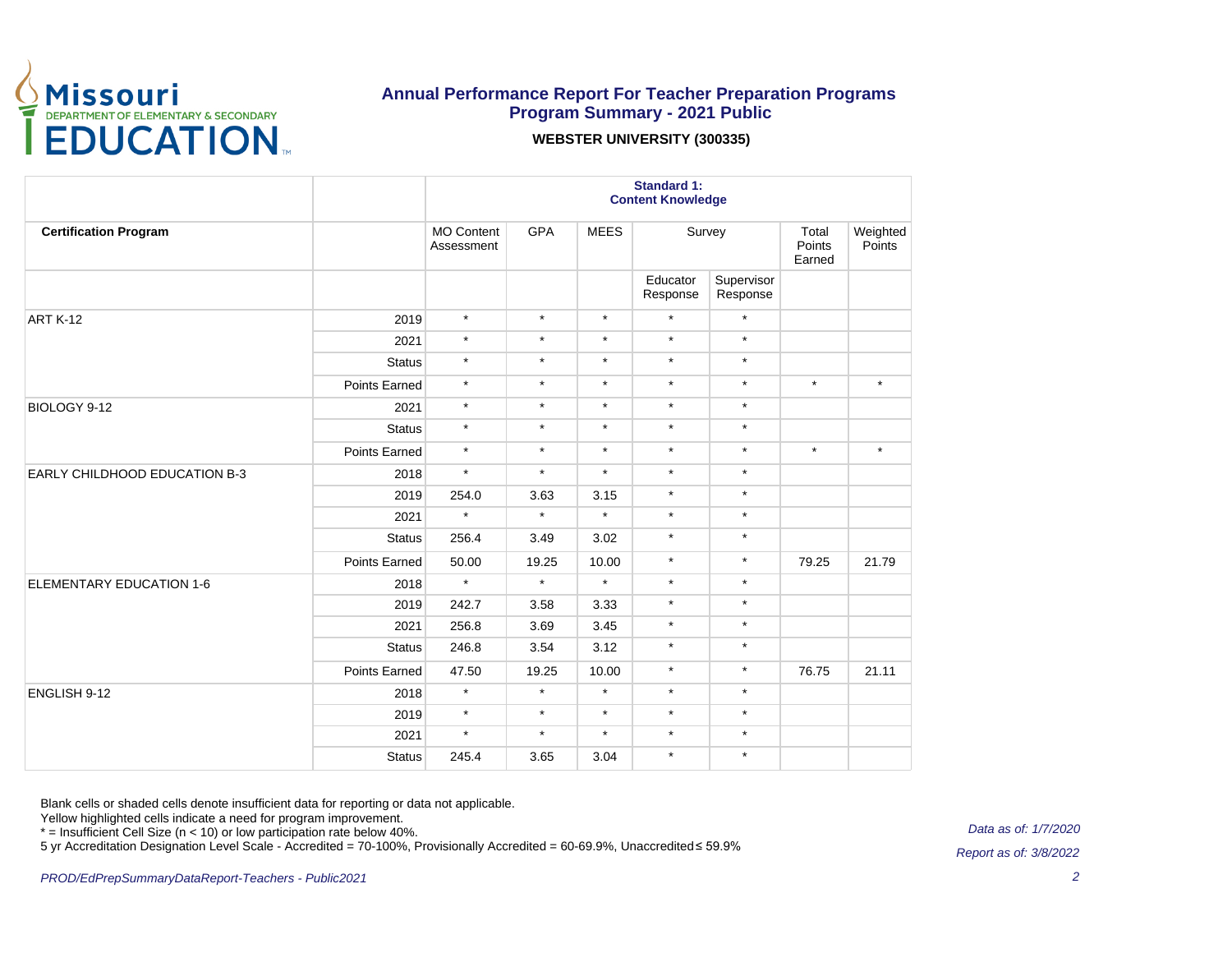

#### **WEBSTER UNIVERSITY (300335)**

| ENGLISH 9-12                    | Points Earned | 47.50   | 20.00   | 10.00   | $\star$ | $\star$ | 77.50   | 21.31   |
|---------------------------------|---------------|---------|---------|---------|---------|---------|---------|---------|
| <b>GENERAL SCIENCE 5-9</b>      | 2018          | $\star$ | $\star$ | $\star$ | $\star$ | $\star$ |         |         |
|                                 | 2021          | $\star$ | $\star$ | $\star$ | $\star$ | $\star$ |         |         |
|                                 | <b>Status</b> | $\star$ | $\star$ | $\star$ | $\star$ | $\star$ |         |         |
|                                 | Points Earned | $\star$ | $\star$ | $\star$ | $\star$ | $\star$ | $\star$ | $\star$ |
| <b>LANGUAGE ARTS 5-9</b>        | 2021          | $\star$ | $\star$ | $\star$ | $\star$ | $\star$ |         |         |
|                                 | <b>Status</b> | $\star$ | $\star$ | $\star$ | $\star$ | $\star$ |         |         |
|                                 | Points Earned | $\star$ | $\star$ | $\star$ | $\star$ | $\star$ | $\star$ | $\star$ |
| <b>MATHEMATICS 5-9</b>          | 2018          | $\star$ | $\star$ | $\star$ | $\star$ | $\star$ |         |         |
|                                 | <b>Status</b> | $\star$ | $\star$ | $\star$ | $\star$ | $\star$ |         |         |
|                                 | Points Earned | $\star$ | $\star$ | $\star$ | $\star$ | $\star$ | $\star$ | $\star$ |
| <b>MATHEMATICS 9-12</b>         | 2018          | $\star$ | $\star$ | $\star$ | $\star$ | $\star$ |         |         |
|                                 | 2019          | $\star$ | $\star$ | $\star$ | $\star$ | $\star$ |         |         |
|                                 | 2021          | $\star$ | $\star$ | $\star$ | $\star$ | $\star$ |         |         |
|                                 | <b>Status</b> | $\star$ | $\star$ | $\star$ | $\star$ | $\star$ |         |         |
|                                 | Points Earned | $\star$ | $\star$ | $\star$ | $\star$ | $\star$ | $\star$ | $\star$ |
| MILD/MOD CROSS CATEGORICAL K-12 | 2018          | 272.8   | 3.66    | 2.64    | $\star$ | $\star$ |         |         |
|                                 | 2019          | $\star$ | $\star$ | $\star$ | $\star$ | $\star$ |         |         |
|                                 | 2021          | $\star$ | $\star$ | $\star$ | $\star$ | $\star$ |         |         |
|                                 | <b>Status</b> | 263.0   | 3.57    | 2.98    | $\star$ | $\star$ |         |         |
|                                 | Points Earned | 50.00   | 19.25   | 10.00   | $\star$ | $\star$ | 79.25   | 21.79   |
| MUSIC - INSTRUMENTAL K-12       | 2019          | $\star$ | $\star$ | $\star$ | $\star$ | $\star$ |         |         |
|                                 | <b>Status</b> | $\star$ | $\star$ | $\star$ | $\star$ | $\star$ |         |         |
|                                 | Points Earned | $\star$ | $\star$ | $\star$ | $\star$ | $\star$ | $\star$ | $\star$ |
| MUSIC - VOCAL K-12              | 2018          | $\star$ | $\star$ | $\star$ | $\star$ | $\star$ |         |         |
|                                 | 2019          | $\star$ | $\star$ | $\star$ | $\star$ | $\star$ |         |         |
|                                 | 2021          | $\star$ | $\star$ | $\star$ | $\star$ | $\star$ |         |         |

Blank cells or shaded cells denote insufficient data for reporting or data not applicable.

Yellow highlighted cells indicate a need for program improvement.

\* = Insufficient Cell Size (n < 10) or low participation rate below 40%.

5 yr Accreditation Designation Level Scale - Accredited = 70-100%, Provisionally Accredited = 60-69.9%, Unaccredited ≤ 59.9%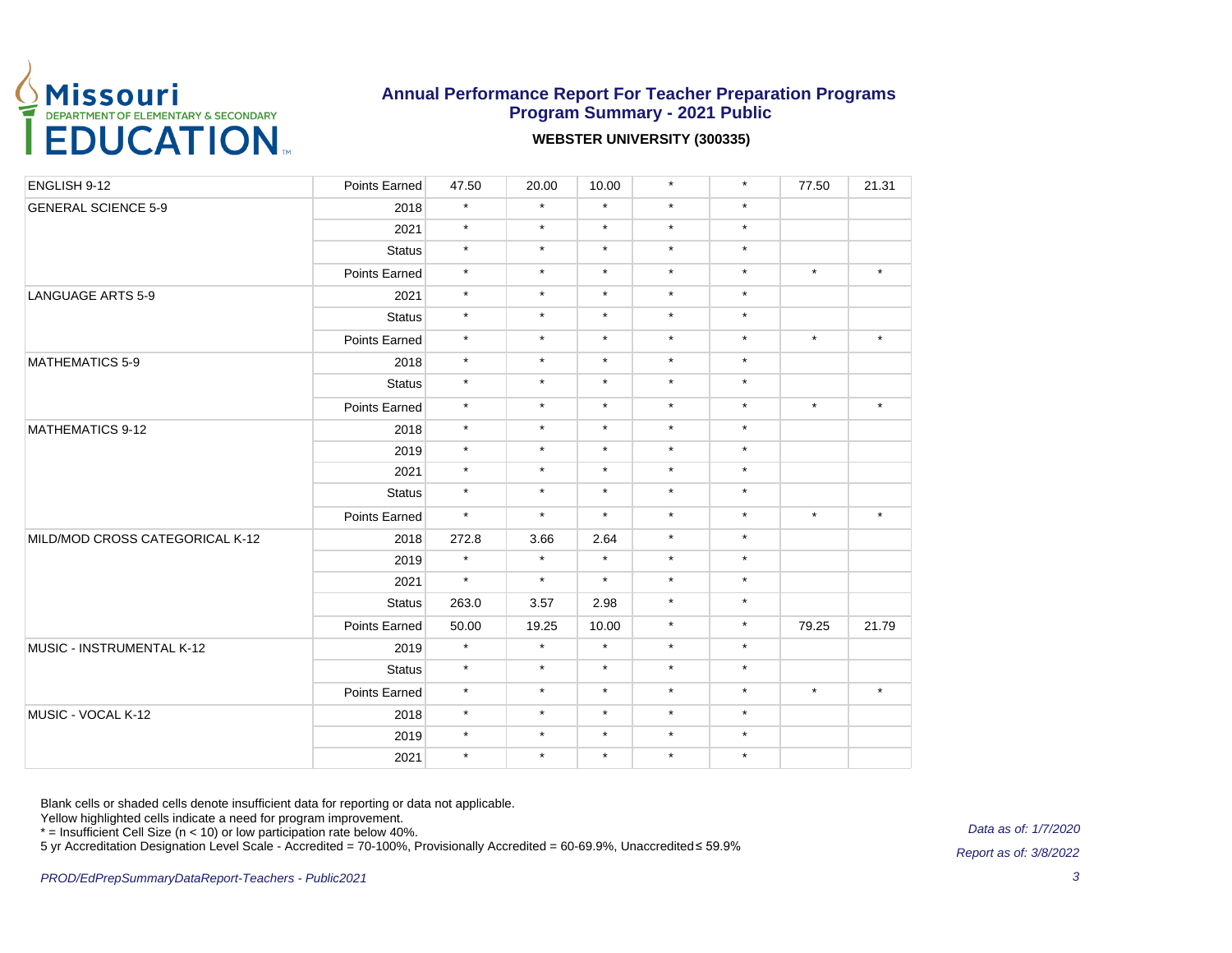

#### **WEBSTER UNIVERSITY (300335)**

| MUSIC - VOCAL K-12  | Status        | 243.8   | 3.76    | 2.63    | $\star$ | $\star$ |         |         |
|---------------------|---------------|---------|---------|---------|---------|---------|---------|---------|
|                     | Points Earned | 45.00   | 20.00   | 10.00   | $\star$ | $\star$ | 75.00   | 20.63   |
| SOCIAL SCIENCE 5-9  | 2019          | $\star$ | $\star$ | $\star$ | $\star$ | $\star$ |         |         |
|                     | <b>Status</b> | $\star$ | $\star$ | $\star$ | $\star$ | $\star$ |         |         |
|                     | Points Earned | $\star$ | $\star$ | $\star$ | $\star$ | $\star$ | $\star$ | $\star$ |
| SOCIAL SCIENCE 9-12 | 2018          | $\star$ | $\star$ | $\star$ | $\star$ | $\star$ |         |         |
|                     | 2019          | $\star$ | $\star$ | $\star$ | $\star$ | $\star$ |         |         |
|                     | 2021          | $\star$ | $\star$ | $\star$ | $\star$ | $\star$ |         |         |
|                     | <b>Status</b> | 244.8   | 3.59    | 3.08    | $\star$ | $\star$ |         |         |
|                     | Points Earned | 45.00   | 19.25   | 10.00   | $\star$ | $\star$ | 74.25   | 20.42   |
| SPANISH K-12        | 2018          | $\star$ | $\star$ | $\star$ | $\star$ | $\star$ |         |         |
|                     | 2019          | $\star$ | $\star$ | $\star$ | $\star$ | $\star$ |         |         |
|                     | 2021          | $\star$ | $\star$ | $\star$ | $\star$ | $\star$ |         |         |
|                     | <b>Status</b> | $\star$ | $\star$ | $\star$ | $\star$ | $\star$ |         |         |
|                     | Points Earned | $\star$ | $\star$ | $\star$ | $\star$ | $\star$ | $\star$ | $\star$ |

Blank cells or shaded cells denote insufficient data for reporting or data not applicable.

Yellow highlighted cells indicate a need for program improvement.

\* = Insufficient Cell Size (n < 10) or low participation rate below 40%.

5 yr Accreditation Designation Level Scale - Accredited = 70-100%, Provisionally Accredited = 60-69.9%, Unaccredited ≤ 59.9%

Data as of: 1/7/2020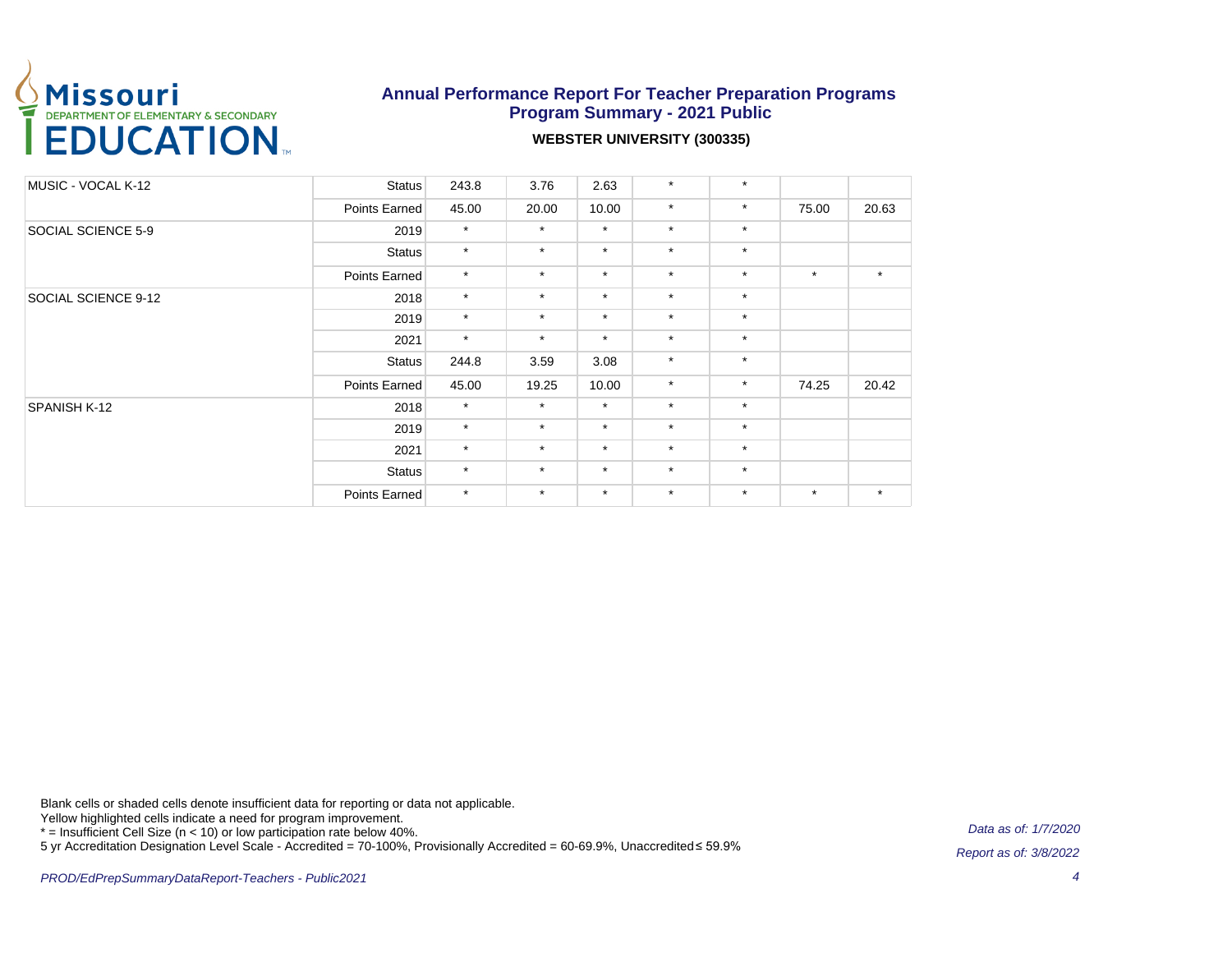

#### **WEBSTER UNIVERSITY (300335)**

| <b>Certification Program</b>    |               |             |                      | <b>Standard 2: Student</b><br><b>Learning &amp; Development</b> |                                             |                    |  |  |
|---------------------------------|---------------|-------------|----------------------|-----------------------------------------------------------------|---------------------------------------------|--------------------|--|--|
|                                 |               | <b>MEES</b> |                      | Survey                                                          |                                             | Weighted<br>Points |  |  |
|                                 |               |             | Educator<br>Response | Supervisor<br>Response                                          |                                             |                    |  |  |
| ART K-12                        | 2019          | $\star$     | $\star$              | $\star$                                                         |                                             |                    |  |  |
|                                 | 2021          | $\star$     | $\star$              | $\star$                                                         |                                             |                    |  |  |
|                                 | <b>Status</b> | $\star$     | $\star$              | $\star$                                                         |                                             |                    |  |  |
|                                 | Points Earned | $\star$     | $\star$              | $\star$                                                         | $\star$                                     | $\star$            |  |  |
| BIOLOGY 9-12                    | 2021          | $\star$     | $\star$              | $\star$                                                         |                                             |                    |  |  |
|                                 | <b>Status</b> | $\star$     | $\star$              | $\star$                                                         |                                             |                    |  |  |
|                                 | Points Earned | $\star$     | $\star$              | $\star$                                                         | $\star$                                     | $\star$            |  |  |
| EARLY CHILDHOOD EDUCATION B-3   | 2018          | $\star$     | $\star$              | $\star$                                                         |                                             |                    |  |  |
|                                 | 2019          | 3.15        | $\star$              | $\star$                                                         |                                             |                    |  |  |
|                                 | 2021          | $\star$     | $\star$              | $\star$                                                         |                                             |                    |  |  |
|                                 | <b>Status</b> | 3.03        | $\star$              | $\star$                                                         |                                             |                    |  |  |
|                                 | Points Earned | 10.00       | $\star$              | $\star$                                                         | Total<br>Points<br>Earned<br>10.00<br>10.00 | 17.00              |  |  |
| <b>ELEMENTARY EDUCATION 1-6</b> | 2018          | $\star$     | $\star$              | $\star$                                                         |                                             |                    |  |  |
|                                 | 2019          | 3.40        | $\star$              | $\star$                                                         |                                             |                    |  |  |
|                                 | 2021          | 3.15        | $\star$              | $\star$                                                         |                                             |                    |  |  |
|                                 | <b>Status</b> | 3.15        | $\star$              | $\star$                                                         |                                             |                    |  |  |
|                                 | Points Earned | 10.00       | $\star$              | $\star$                                                         |                                             | 17.00              |  |  |
| ENGLISH 9-12                    | 2018          | $\star$     | $\star$              | $\star$                                                         |                                             |                    |  |  |
|                                 | 2019          | $\star$     | $\star$              | $\star$                                                         |                                             |                    |  |  |
|                                 | 2021          | $\star$     | $\star$              | $\star$                                                         |                                             |                    |  |  |
|                                 | <b>Status</b> | 2.91        | $\star$              | $\star$                                                         |                                             |                    |  |  |

Blank cells or shaded cells denote insufficient data for reporting or data not applicable.

Yellow highlighted cells indicate a need for program improvement.

\* = Insufficient Cell Size (n < 10) or low participation rate below 40%.

5 yr Accreditation Designation Level Scale - Accredited = 70-100%, Provisionally Accredited = 60-69.9%, Unaccredited ≤ 59.9%

Data as of: 1/7/2020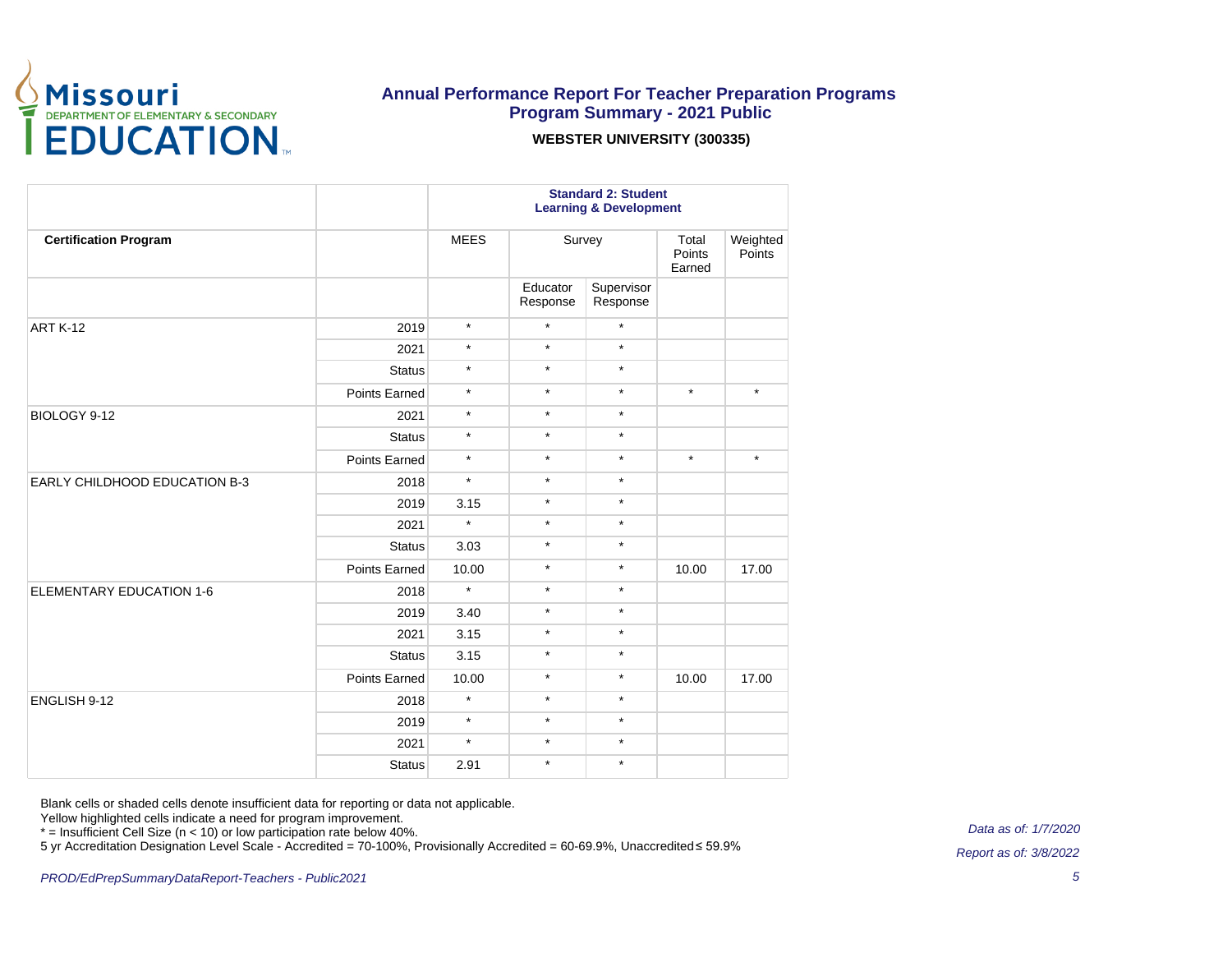

#### **WEBSTER UNIVERSITY (300335)**

| ENGLISH 9-12                    | Points Earned | 10.00   | $\star$ | $\star$ | 10.00                                                        | 17.00   |
|---------------------------------|---------------|---------|---------|---------|--------------------------------------------------------------|---------|
| <b>GENERAL SCIENCE 5-9</b>      | 2018          | $\star$ | $\star$ | $\star$ |                                                              |         |
|                                 | 2021          | $\star$ | $\star$ | $\star$ |                                                              |         |
|                                 | <b>Status</b> | $\star$ | $\star$ | $\star$ |                                                              |         |
|                                 | Points Earned | $\star$ | $\star$ | $\star$ | $\star$<br>$\star$<br>$\star$<br>$\star$<br>10.00<br>$\star$ | $\star$ |
| <b>LANGUAGE ARTS 5-9</b>        | 2021          | $\star$ | $\star$ | $\star$ |                                                              |         |
|                                 | <b>Status</b> | $\star$ | $\star$ | $\star$ |                                                              |         |
|                                 | Points Earned | $\star$ | $\star$ | $\star$ |                                                              | $\star$ |
| <b>MATHEMATICS 5-9</b>          | 2018          | $\star$ | $\star$ | $\star$ |                                                              |         |
|                                 | <b>Status</b> | $\star$ | $\star$ | $\star$ |                                                              |         |
|                                 | Points Earned | $\star$ | $\star$ | $\star$ |                                                              | $\star$ |
| <b>MATHEMATICS 9-12</b>         | 2018          | $\star$ | $\star$ | $\star$ |                                                              |         |
|                                 | 2019          | $\star$ | $\star$ | $\star$ |                                                              |         |
|                                 | 2021          | $\star$ | $\star$ | $\star$ |                                                              |         |
|                                 | <b>Status</b> | $\star$ | $\star$ | $\star$ |                                                              |         |
|                                 | Points Earned | $\star$ | $\star$ | $\star$ |                                                              | $\star$ |
| MILD/MOD CROSS CATEGORICAL K-12 | 2018          | 2.68    | $\star$ | $\star$ |                                                              |         |
|                                 | 2019          | $\star$ | $\star$ | $\star$ |                                                              |         |
|                                 | 2021          | $\star$ | $\star$ | $\star$ |                                                              |         |
|                                 | <b>Status</b> | 3.09    | $\star$ | $\star$ |                                                              |         |
|                                 | Points Earned | 10.00   | $\star$ | $\star$ |                                                              | 17.00   |
| MUSIC - INSTRUMENTAL K-12       | 2019          | $\star$ | $\star$ | $\star$ |                                                              |         |
|                                 | <b>Status</b> | $\star$ | $\star$ | $\star$ |                                                              |         |
|                                 | Points Earned | $\star$ | $\star$ | $\star$ |                                                              | $\star$ |
| MUSIC - VOCAL K-12              | 2018          | $\star$ | $\star$ | $\star$ |                                                              |         |
|                                 | 2019          | $\star$ | $\star$ | $\star$ |                                                              |         |
|                                 | 2021          | $\star$ | $\star$ | $\star$ |                                                              |         |

Blank cells or shaded cells denote insufficient data for reporting or data not applicable.

Yellow highlighted cells indicate a need for program improvement.

\* = Insufficient Cell Size (n < 10) or low participation rate below 40%.

5 yr Accreditation Designation Level Scale - Accredited = 70-100%, Provisionally Accredited = 60-69.9%, Unaccredited ≤ 59.9%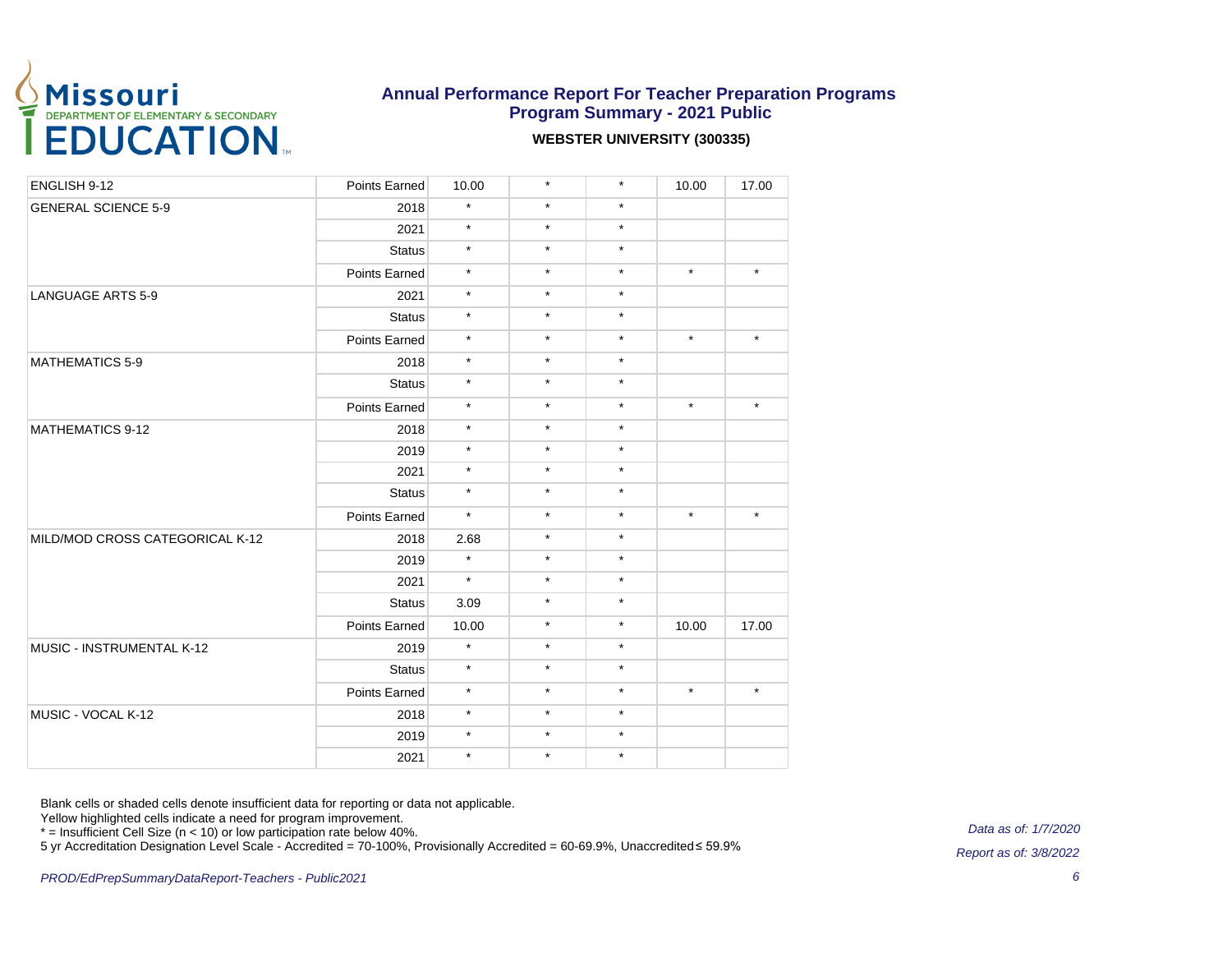

#### **WEBSTER UNIVERSITY (300335)**

| MUSIC - VOCAL K-12  | <b>Status</b> | 2.55    | $\star$ | $\star$ |         |         |
|---------------------|---------------|---------|---------|---------|---------|---------|
|                     | Points Earned | 10.00   | $\star$ | $\star$ | 10.00   | 17.00   |
| SOCIAL SCIENCE 5-9  | 2019          | $\star$ | $\star$ | $\star$ |         |         |
|                     | <b>Status</b> | $\star$ | $\star$ | $\star$ |         |         |
|                     | Points Earned | $\star$ | $\star$ | $\star$ | $\star$ | $\star$ |
| SOCIAL SCIENCE 9-12 | 2018          | $\star$ | $\star$ | $\star$ |         |         |
|                     | 2019          | $\star$ | $\star$ | $\star$ |         |         |
|                     | 2021          | $\star$ | $\star$ | $\star$ |         |         |
|                     | <b>Status</b> | 3.18    | $\star$ | $\star$ |         |         |
|                     | Points Earned | 10.00   | $\star$ | $\star$ | 10.00   | 17.00   |
| SPANISH K-12        | 2018          | $\star$ | $\star$ | $\star$ |         |         |
|                     | 2019          | $\star$ | $\star$ | $\star$ |         |         |
|                     | 2021          | $\star$ | $\star$ | $\star$ |         |         |
|                     | <b>Status</b> | $\star$ | $\star$ | $\star$ |         |         |
|                     | Points Earned | $\star$ | $\star$ | $\star$ | $\star$ | $\star$ |

Blank cells or shaded cells denote insufficient data for reporting or data not applicable.

Yellow highlighted cells indicate a need for program improvement.

\* = Insufficient Cell Size (n < 10) or low participation rate below 40%.

5 yr Accreditation Designation Level Scale - Accredited = 70-100%, Provisionally Accredited = 60-69.9%, Unaccredited ≤ 59.9%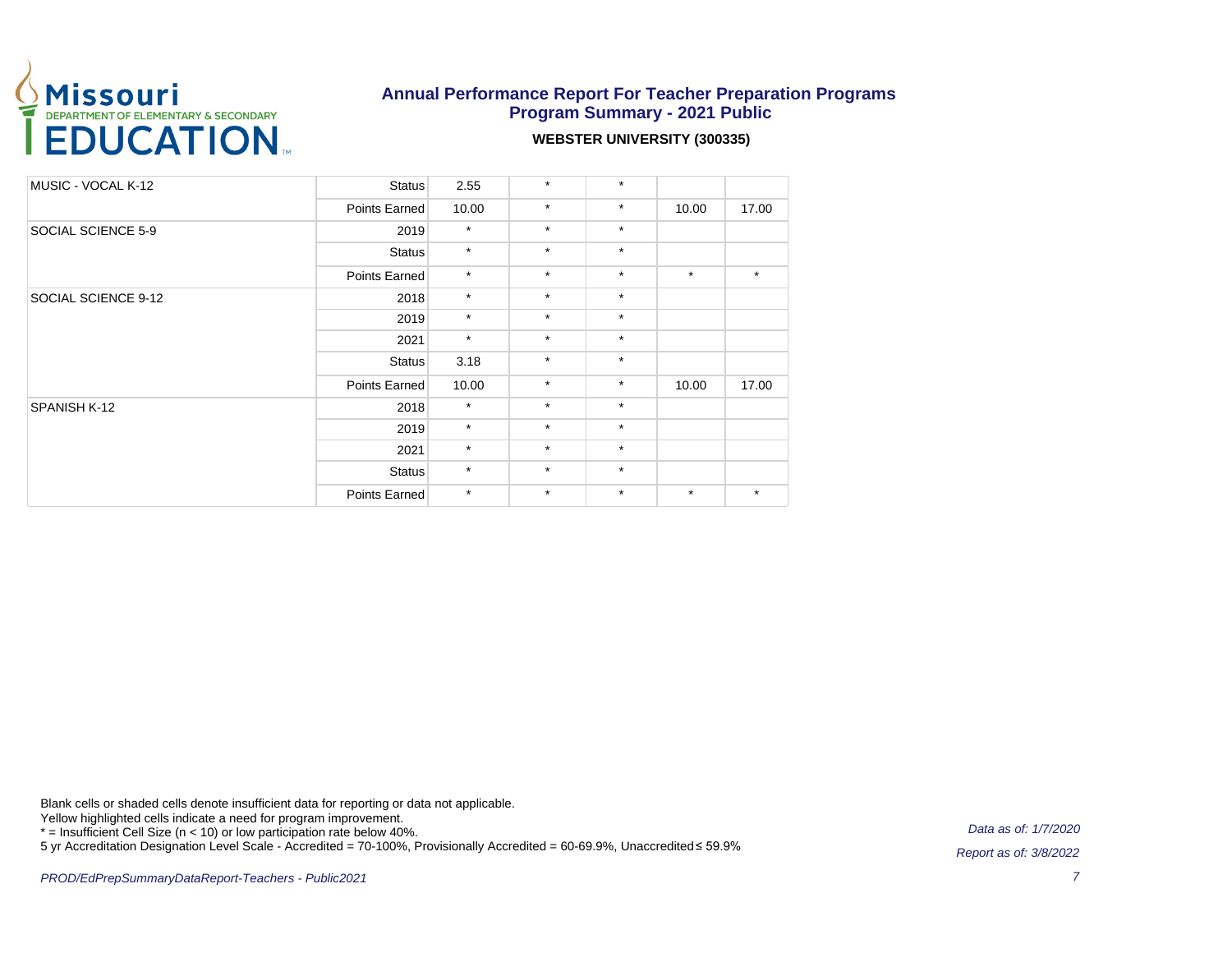

#### **WEBSTER UNIVERSITY (300335)**

|                                 |               |             |                      | <b>Standard 3:</b><br><b>Curriculum Implementation</b> |                           |                    |
|---------------------------------|---------------|-------------|----------------------|--------------------------------------------------------|---------------------------|--------------------|
| <b>Certification Program</b>    |               | <b>MEES</b> |                      | Survey                                                 | Total<br>Points<br>Earned | Weighted<br>Points |
|                                 |               |             | Educator<br>Response | Supervisor<br>Response                                 |                           |                    |
| <b>ART K-12</b>                 | 2019          | $\star$     | $\star$              | $\star$                                                |                           |                    |
|                                 | 2021          | $\star$     | $\star$              | $\star$                                                |                           |                    |
|                                 | <b>Status</b> | $\star$     | $\star$              | $\star$                                                |                           |                    |
|                                 | Points Earned | $\star$     | $\star$              | $\star$                                                | $\star$                   | $\star$            |
| BIOLOGY 9-12                    | 2021          | $\star$     | $\star$              | $\star$                                                |                           |                    |
|                                 | <b>Status</b> | $\star$     | $\star$              | $\star$                                                |                           |                    |
|                                 | Points Earned | $\star$     | $\star$              | $\star$                                                | $\star$                   | $\star$            |
| EARLY CHILDHOOD EDUCATION B-3   | 2018          | $\star$     | $\star$              | $\star$                                                |                           |                    |
|                                 | 2019          | 3.20        | $\star$              | $\star$                                                |                           |                    |
| ENGLISH 9-12                    | 2021          | $\star$     | $\star$              | $\star$                                                |                           |                    |
|                                 | <b>Status</b> | 3.04        | $\star$              | $\star$                                                |                           |                    |
|                                 | Points Earned | 10.00       | $\star$              | $\star$                                                | 10.00                     | 15.00              |
| <b>ELEMENTARY EDUCATION 1-6</b> | 2018          | $\star$     | $\star$              | $\star$                                                |                           |                    |
|                                 | 2019          | 3.23        | $\star$              | $\star$                                                |                           |                    |
|                                 | 2021          | 3.05        | $\star$              | $\star$                                                |                           |                    |
|                                 | <b>Status</b> | 3.01        | $\star$              | $\star$                                                |                           |                    |
|                                 | Points Earned | 10.00       | $\star$              | $\star$                                                | 10.00                     | 15.00              |
|                                 | 2018          | $\star$     | $\star$              | $\star$                                                |                           |                    |
|                                 | 2019          | $\star$     | $\star$              | $\star$                                                |                           |                    |
|                                 | 2021          | $\star$     | $\star$              | $\star$                                                |                           |                    |
|                                 | <b>Status</b> | 2.96        | $\star$              | $\star$                                                |                           |                    |

Blank cells or shaded cells denote insufficient data for reporting or data not applicable.

Yellow highlighted cells indicate a need for program improvement.

\* = Insufficient Cell Size (n < 10) or low participation rate below 40%.

5 yr Accreditation Designation Level Scale - Accredited = 70-100%, Provisionally Accredited = 60-69.9%, Unaccredited ≤ 59.9%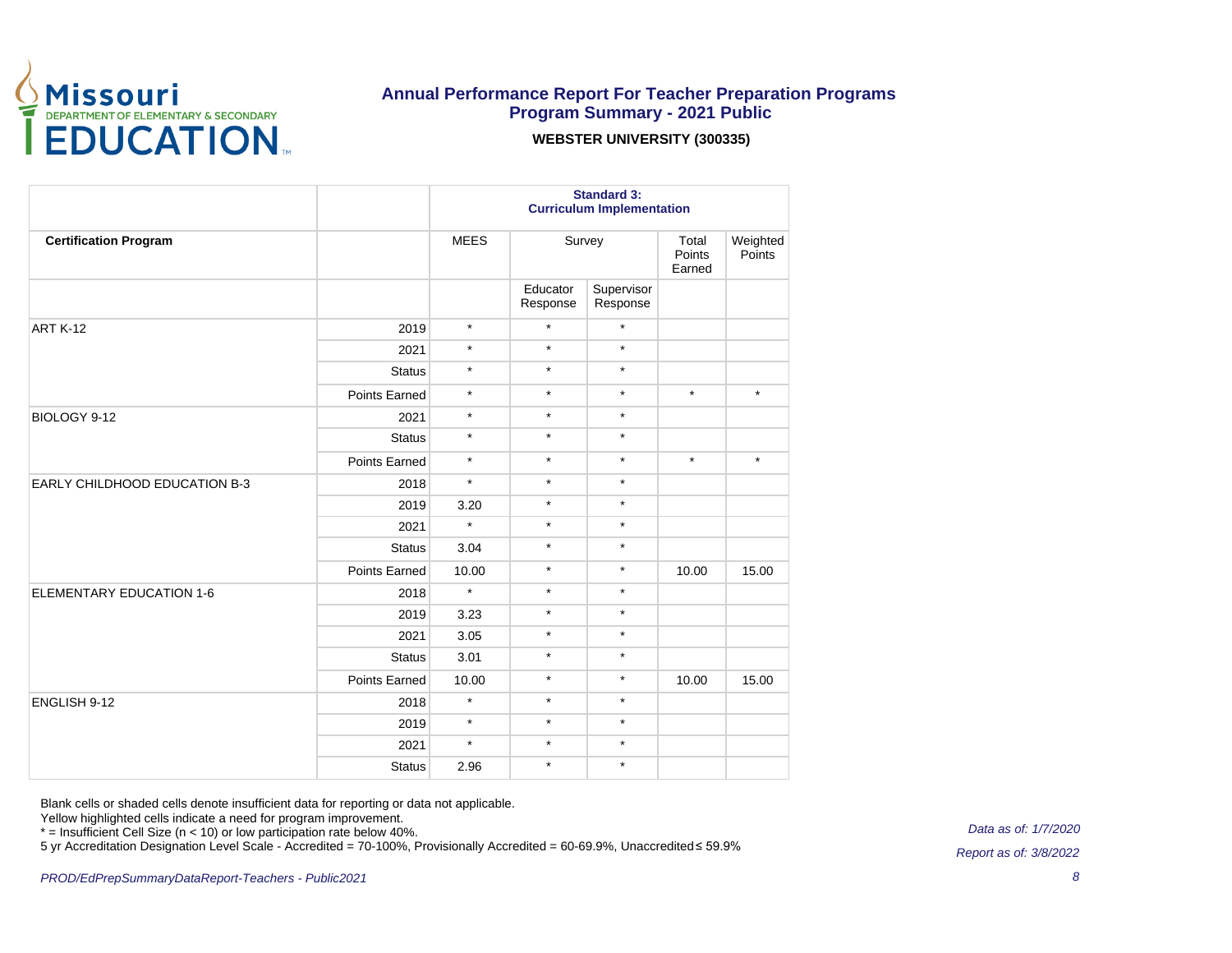

#### **WEBSTER UNIVERSITY (300335)**

| ENGLISH 9-12                    | Points Earned | 10.00   | $\star$ | $\star$ | 10.00                                                        | 15.00   |
|---------------------------------|---------------|---------|---------|---------|--------------------------------------------------------------|---------|
| <b>GENERAL SCIENCE 5-9</b>      | 2018          | $\star$ | $\star$ | $\star$ |                                                              |         |
|                                 | 2021          | $\star$ | $\star$ | $\star$ |                                                              |         |
|                                 | <b>Status</b> | $\star$ | $\star$ | $\star$ |                                                              |         |
|                                 | Points Earned | $\star$ | $\star$ | $\star$ | $\star$<br>$\star$<br>$\star$<br>$\star$<br>10.00<br>$\star$ | $\star$ |
| <b>LANGUAGE ARTS 5-9</b>        | 2021          | $\star$ | $\star$ | $\star$ |                                                              |         |
|                                 | <b>Status</b> | $\star$ | $\star$ | $\star$ |                                                              |         |
|                                 | Points Earned | $\star$ | $\star$ | $\star$ |                                                              | $\star$ |
| <b>MATHEMATICS 5-9</b>          | 2018          | $\star$ | $\star$ | $\star$ |                                                              |         |
|                                 | <b>Status</b> | $\star$ | $\star$ | $\star$ |                                                              |         |
|                                 | Points Earned | $\star$ | $\star$ | $\star$ |                                                              | $\star$ |
| <b>MATHEMATICS 9-12</b>         | 2018          | $\star$ | $\star$ | $\star$ |                                                              |         |
|                                 | 2019          | $\star$ | $\star$ | $\star$ |                                                              |         |
|                                 | 2021          | $\star$ | $\star$ | $\star$ |                                                              |         |
|                                 | <b>Status</b> | $\star$ | $\star$ | $\star$ |                                                              |         |
|                                 | Points Earned | $\star$ | $\star$ | $\star$ |                                                              | $\star$ |
| MILD/MOD CROSS CATEGORICAL K-12 | 2018          | 2.68    | $\star$ | $\star$ |                                                              |         |
|                                 | 2019          | $\star$ | $\star$ | $\star$ |                                                              |         |
|                                 | 2021          | $\star$ | $\star$ | $\star$ |                                                              |         |
|                                 | <b>Status</b> | 2.96    | $\star$ | $\star$ |                                                              |         |
|                                 | Points Earned | 10.00   | $\star$ | $\star$ |                                                              | 15.00   |
| MUSIC - INSTRUMENTAL K-12       | 2019          | $\star$ | $\star$ | $\star$ |                                                              |         |
|                                 | <b>Status</b> | $\star$ | $\star$ | $\star$ |                                                              |         |
|                                 | Points Earned | $\star$ | $\star$ | $\star$ |                                                              | $\star$ |
| MUSIC - VOCAL K-12              | 2018          | $\star$ | $\star$ | $\star$ |                                                              |         |
|                                 | 2019          | $\star$ | $\star$ | $\star$ |                                                              |         |
|                                 | 2021          | $\star$ | $\star$ | $\star$ |                                                              |         |

Blank cells or shaded cells denote insufficient data for reporting or data not applicable.

Yellow highlighted cells indicate a need for program improvement.

\* = Insufficient Cell Size (n < 10) or low participation rate below 40%.

5 yr Accreditation Designation Level Scale - Accredited = 70-100%, Provisionally Accredited = 60-69.9%, Unaccredited ≤ 59.9%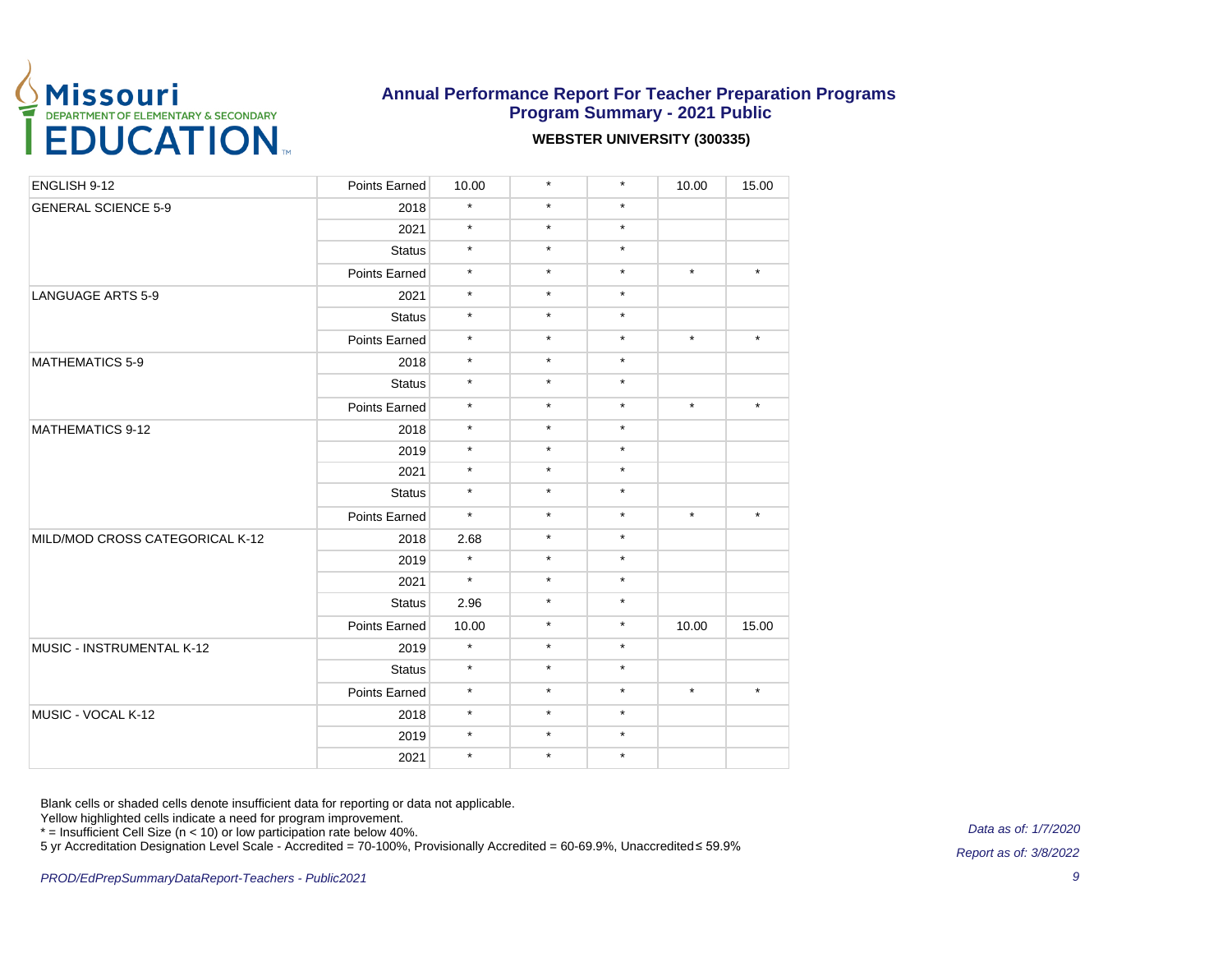

#### **WEBSTER UNIVERSITY (300335)**

| MUSIC - VOCAL K-12  | <b>Status</b> | 2.47    | $\star$ | $\star$ |         |         |
|---------------------|---------------|---------|---------|---------|---------|---------|
|                     | Points Earned | 9.00    | $\star$ | $\star$ | 9.00    | 13.50   |
| SOCIAL SCIENCE 5-9  | 2019          | $\star$ | $\star$ | $\star$ |         |         |
|                     | <b>Status</b> | $\star$ | $\star$ | $\star$ |         |         |
|                     | Points Earned | $\star$ | $\star$ | $\star$ | $\star$ | $\star$ |
| SOCIAL SCIENCE 9-12 | 2018          | $\star$ | $\star$ | $\star$ |         |         |
|                     | 2019          | $\star$ | $\star$ | $\star$ |         |         |
|                     | 2021          | $\star$ | $\star$ | $\star$ |         |         |
|                     | <b>Status</b> | 3.19    | $\star$ | $\star$ |         |         |
|                     | Points Earned | 10.00   | $\star$ | $\star$ | 10.00   | 15.00   |
| SPANISH K-12        | 2018          | $\star$ | $\star$ | $\star$ |         |         |
|                     | 2019          | $\star$ | $\star$ | $\star$ |         |         |
|                     | 2021          | $\star$ | $\star$ | $\star$ |         |         |
|                     | <b>Status</b> | $\star$ | $\star$ | $\star$ |         |         |
|                     | Points Earned | $\star$ | $\star$ | $\star$ | $\star$ | $\star$ |

Blank cells or shaded cells denote insufficient data for reporting or data not applicable.

Yellow highlighted cells indicate a need for program improvement.

\* = Insufficient Cell Size (n < 10) or low participation rate below 40%.

5 yr Accreditation Designation Level Scale - Accredited = 70-100%, Provisionally Accredited = 60-69.9%, Unaccredited ≤ 59.9%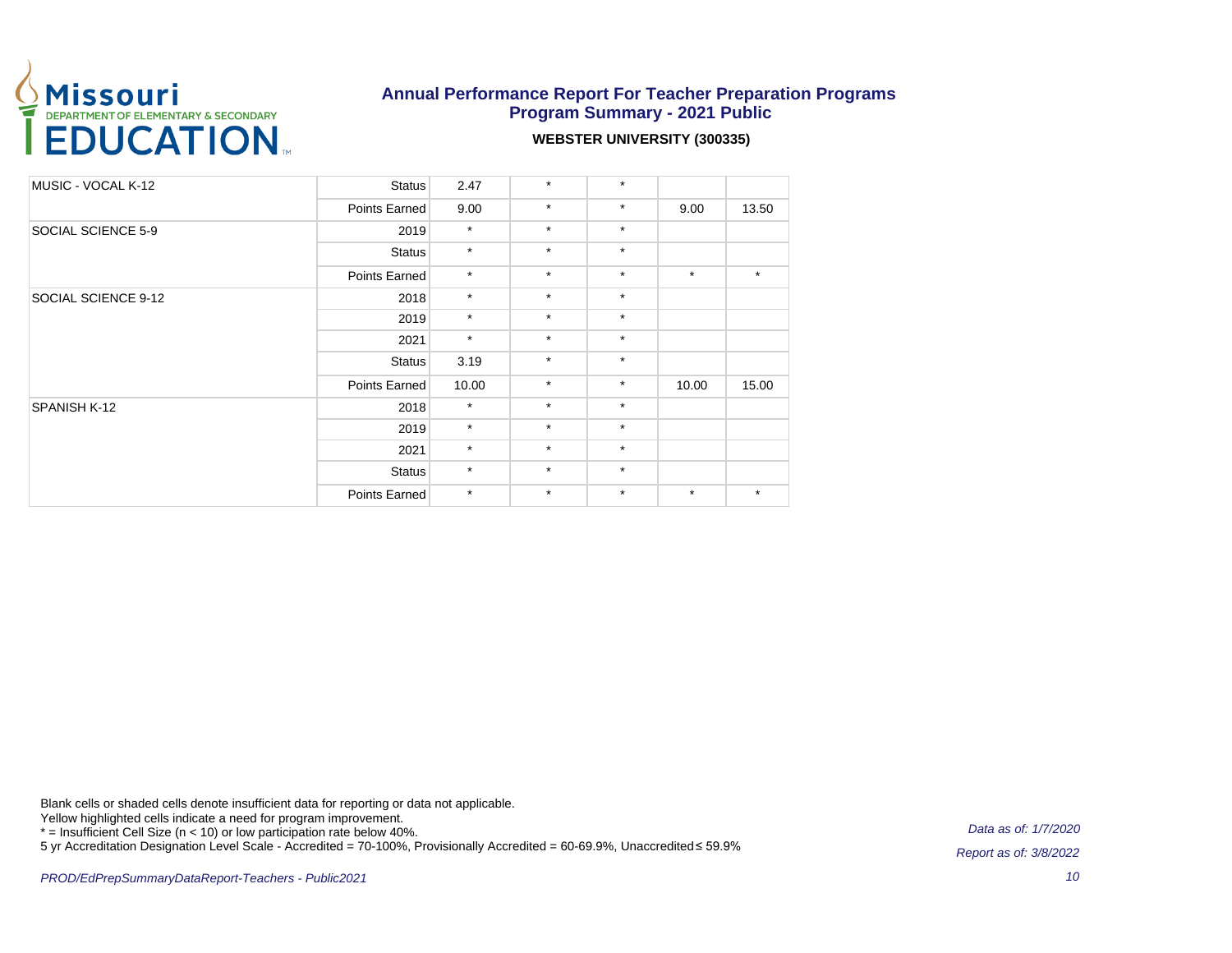

#### **WEBSTER UNIVERSITY (300335)**

|                                 |                                                                                                                                                                                                                                                                                                                                                           |             |                      | <b>Standard 4:</b><br><b>Critical Thinking</b> |         |                    |
|---------------------------------|-----------------------------------------------------------------------------------------------------------------------------------------------------------------------------------------------------------------------------------------------------------------------------------------------------------------------------------------------------------|-------------|----------------------|------------------------------------------------|---------|--------------------|
| <b>Certification Program</b>    |                                                                                                                                                                                                                                                                                                                                                           | <b>MEES</b> |                      | Survey                                         |         | Weighted<br>Points |
|                                 |                                                                                                                                                                                                                                                                                                                                                           |             | Educator<br>Response | Supervisor<br>Response                         |         |                    |
| ART K-12                        | 2019                                                                                                                                                                                                                                                                                                                                                      | $\star$     | $\star$              | $\star$                                        |         |                    |
|                                 | 2021                                                                                                                                                                                                                                                                                                                                                      | $\star$     | $\star$              | $\star$                                        |         |                    |
|                                 | <b>Status</b>                                                                                                                                                                                                                                                                                                                                             | $\star$     | $\star$              | $\star$                                        |         |                    |
|                                 | Points Earned                                                                                                                                                                                                                                                                                                                                             | $\star$     | $\star$              | $\star$                                        | $\star$ | $\star$            |
| BIOLOGY 9-12                    | 2021                                                                                                                                                                                                                                                                                                                                                      | $\star$     | $\star$              | $\star$                                        |         |                    |
|                                 | <b>Status</b>                                                                                                                                                                                                                                                                                                                                             | $\star$     | $\star$              | $\star$                                        |         |                    |
|                                 | Points Earned                                                                                                                                                                                                                                                                                                                                             | $\star$     | $\star$              | $\star$                                        | $\star$ | $\star$            |
| EARLY CHILDHOOD EDUCATION B-3   | 2018                                                                                                                                                                                                                                                                                                                                                      | $\star$     | $\star$              | $\star$                                        |         |                    |
|                                 | 2019                                                                                                                                                                                                                                                                                                                                                      | 3.00        | $\star$              | $\star$                                        |         |                    |
|                                 | 2021                                                                                                                                                                                                                                                                                                                                                      | $\star$     | $\star$              | $\star$                                        |         |                    |
|                                 | <b>Status</b>                                                                                                                                                                                                                                                                                                                                             | 2.94        | $\star$              | $\star$                                        |         |                    |
|                                 | Points Earned                                                                                                                                                                                                                                                                                                                                             | 10.00       | $\star$              | $\star$                                        | 10.00   | 5.00               |
| <b>ELEMENTARY EDUCATION 1-6</b> | $\star$<br>$\star$<br>$\star$<br>2018<br>$\star$<br>3.17<br>2019<br>$\star$<br>$\star$<br>2021<br>3.15<br>$\star$<br>$\star$<br>3.02<br><b>Status</b><br>$\star$<br>Points Earned<br>10.00<br>$\star$<br>$\star$<br>$\star$<br>2018<br>$\star$<br>$\star$<br>2019<br>$\star$<br>$\star$<br>$\star$<br>2021<br>$\star$<br>$\star$<br><b>Status</b><br>2.91 |             |                      |                                                |         |                    |
|                                 |                                                                                                                                                                                                                                                                                                                                                           |             |                      | $\star$                                        |         |                    |
|                                 |                                                                                                                                                                                                                                                                                                                                                           |             |                      |                                                |         |                    |
|                                 |                                                                                                                                                                                                                                                                                                                                                           |             |                      |                                                |         |                    |
|                                 |                                                                                                                                                                                                                                                                                                                                                           |             |                      | $\star$                                        | 10.00   | 5.00               |
| ENGLISH 9-12                    |                                                                                                                                                                                                                                                                                                                                                           |             |                      |                                                |         |                    |
|                                 |                                                                                                                                                                                                                                                                                                                                                           |             |                      | $\star$                                        |         |                    |
|                                 |                                                                                                                                                                                                                                                                                                                                                           |             |                      |                                                |         |                    |
|                                 |                                                                                                                                                                                                                                                                                                                                                           |             |                      |                                                |         |                    |

Blank cells or shaded cells denote insufficient data for reporting or data not applicable.

Yellow highlighted cells indicate a need for program improvement.

\* = Insufficient Cell Size (n < 10) or low participation rate below 40%.

5 yr Accreditation Designation Level Scale - Accredited = 70-100%, Provisionally Accredited = 60-69.9%, Unaccredited ≤ 59.9%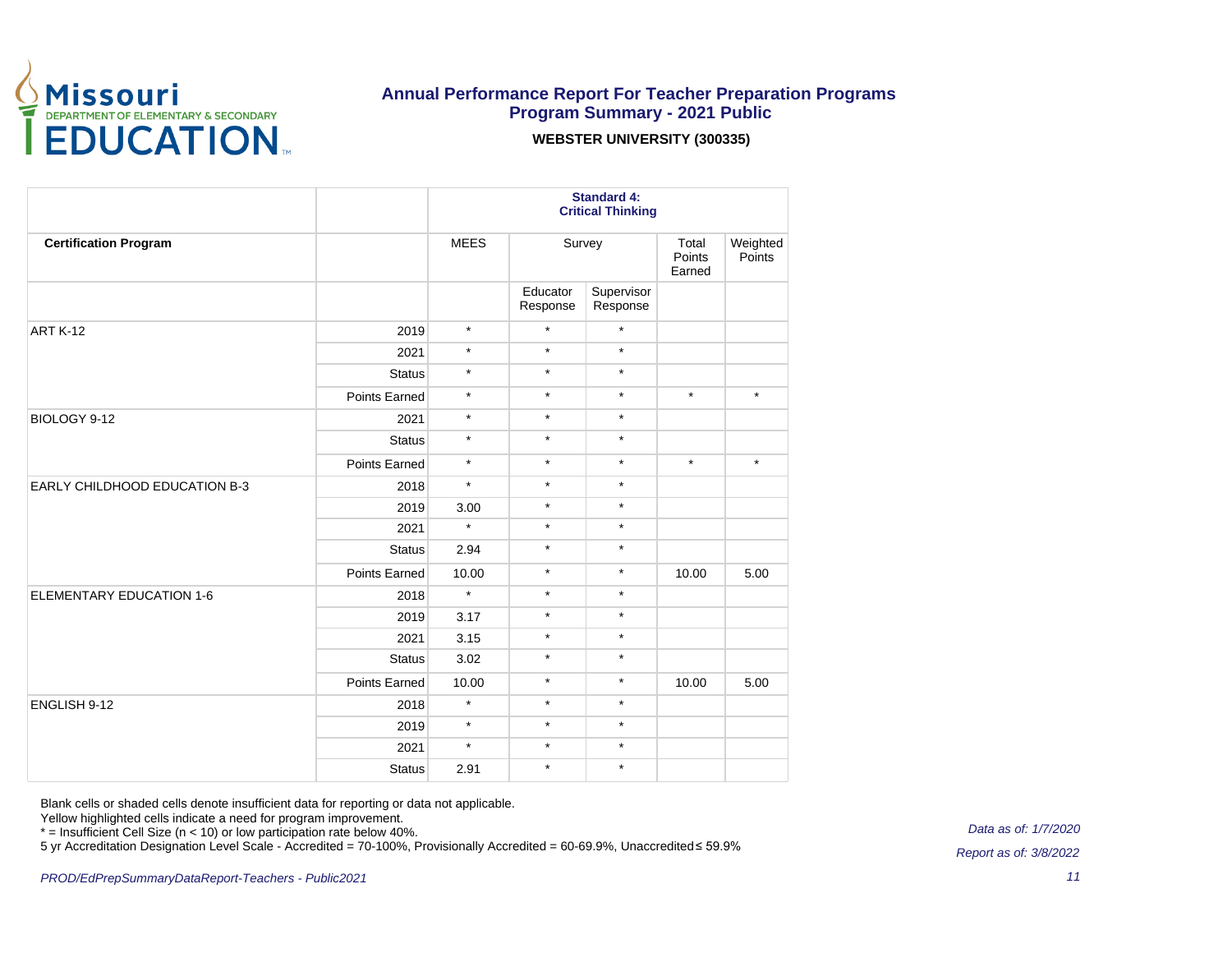

#### **WEBSTER UNIVERSITY (300335)**

| ENGLISH 9-12                    | Points Earned | 10.00   | $\star$ | $\star$ | 10.00                                                        | 5.00    |
|---------------------------------|---------------|---------|---------|---------|--------------------------------------------------------------|---------|
| <b>GENERAL SCIENCE 5-9</b>      | 2018          | $\star$ | $\star$ | $\star$ |                                                              |         |
|                                 | 2021          | $\star$ | $\star$ | $\star$ |                                                              |         |
|                                 | <b>Status</b> | $\star$ | $\star$ | $\star$ |                                                              |         |
|                                 | Points Earned | $\star$ | $\star$ | $\star$ | $\star$<br>$\star$<br>$\star$<br>$\star$<br>10.00<br>$\star$ | $\star$ |
| <b>LANGUAGE ARTS 5-9</b>        | 2021          | $\star$ | $\star$ | $\star$ |                                                              |         |
|                                 | <b>Status</b> | $\star$ | $\star$ | $\star$ |                                                              |         |
|                                 | Points Earned | $\star$ | $\star$ | $\star$ |                                                              | $\star$ |
| <b>MATHEMATICS 5-9</b>          | 2018          | $\star$ | $\star$ | $\star$ |                                                              |         |
|                                 | <b>Status</b> | $\star$ | $\star$ | $\star$ |                                                              |         |
|                                 | Points Earned | $\star$ | $\star$ | $\star$ |                                                              | $\star$ |
| <b>MATHEMATICS 9-12</b>         | 2018          | $\star$ | $\star$ | $\star$ |                                                              |         |
|                                 | 2019          | $\star$ | $\star$ | $\star$ |                                                              |         |
|                                 | 2021          | $\star$ | $\star$ | $\star$ |                                                              |         |
|                                 | <b>Status</b> | $\star$ | $\star$ | $\star$ |                                                              |         |
|                                 | Points Earned | $\star$ | $\star$ | $\star$ |                                                              | $\star$ |
| MILD/MOD CROSS CATEGORICAL K-12 | 2018          | 2.41    | $\star$ | $\star$ |                                                              |         |
|                                 | 2019          | $\star$ | $\star$ | $\star$ |                                                              |         |
|                                 | 2021          | $\star$ | $\star$ | $\star$ |                                                              |         |
|                                 | <b>Status</b> | 2.84    | $\star$ | $\star$ |                                                              |         |
|                                 | Points Earned | 10.00   | $\star$ | $\star$ |                                                              | 5.00    |
| MUSIC - INSTRUMENTAL K-12       | 2019          | $\star$ | $\star$ | $\star$ |                                                              |         |
|                                 | <b>Status</b> | $\star$ | $\star$ | $\star$ |                                                              |         |
|                                 | Points Earned | $\star$ | $\star$ | $\star$ |                                                              | $\star$ |
| MUSIC - VOCAL K-12              | 2018          | $\star$ | $\star$ | $\star$ |                                                              |         |
|                                 | 2019          | $\star$ | $\star$ | $\star$ |                                                              |         |
|                                 | 2021          | $\star$ | $\star$ | $\star$ |                                                              |         |

Blank cells or shaded cells denote insufficient data for reporting or data not applicable.

Yellow highlighted cells indicate a need for program improvement.

\* = Insufficient Cell Size (n < 10) or low participation rate below 40%.

5 yr Accreditation Designation Level Scale - Accredited = 70-100%, Provisionally Accredited = 60-69.9%, Unaccredited ≤ 59.9%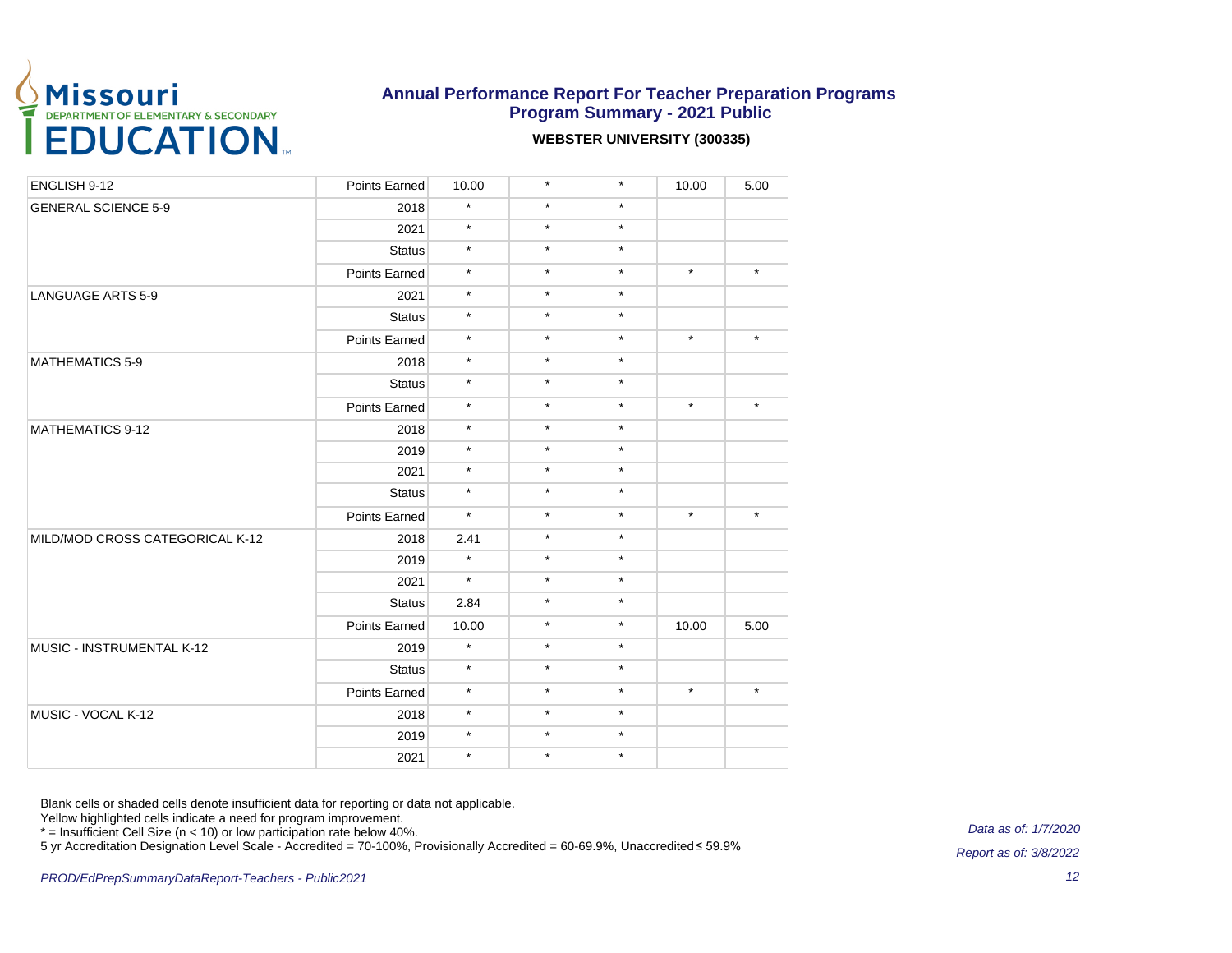

#### **WEBSTER UNIVERSITY (300335)**

| MUSIC - VOCAL K-12  | <b>Status</b> | 2.60    | $\star$ | $\star$ |         |         |
|---------------------|---------------|---------|---------|---------|---------|---------|
|                     | Points Earned | 10.00   | $\star$ | $\star$ | 10.00   | 5.00    |
| SOCIAL SCIENCE 5-9  | 2019          | $\star$ | $\star$ | $\star$ |         |         |
|                     | <b>Status</b> | $\star$ | $\star$ | $\star$ |         |         |
|                     | Points Earned | $\star$ | $\star$ | $\star$ | $\star$ | $\star$ |
| SOCIAL SCIENCE 9-12 | 2018          | $\star$ | $\star$ | $\star$ |         |         |
|                     | 2019          | $\star$ | $\star$ | $\star$ |         |         |
|                     | 2021          | $\star$ | $\star$ | $\star$ |         |         |
|                     | <b>Status</b> | 3.23    | $\star$ | $\star$ |         |         |
|                     | Points Earned | 10.00   | $\star$ | $\star$ | 10.00   | 5.00    |
| SPANISH K-12        | 2018          | $\star$ | $\star$ | $\star$ |         |         |
|                     | 2019          | $\star$ | $\star$ | $\star$ |         |         |
|                     | 2021          | $\star$ | $\star$ | $\star$ |         |         |
|                     | <b>Status</b> | $\star$ | $\star$ | $\star$ |         |         |
|                     | Points Earned | $\star$ | $\star$ | $\star$ | $\star$ | $\star$ |

Blank cells or shaded cells denote insufficient data for reporting or data not applicable.

Yellow highlighted cells indicate a need for program improvement.

\* = Insufficient Cell Size (n < 10) or low participation rate below 40%.

5 yr Accreditation Designation Level Scale - Accredited = 70-100%, Provisionally Accredited = 60-69.9%, Unaccredited ≤ 59.9%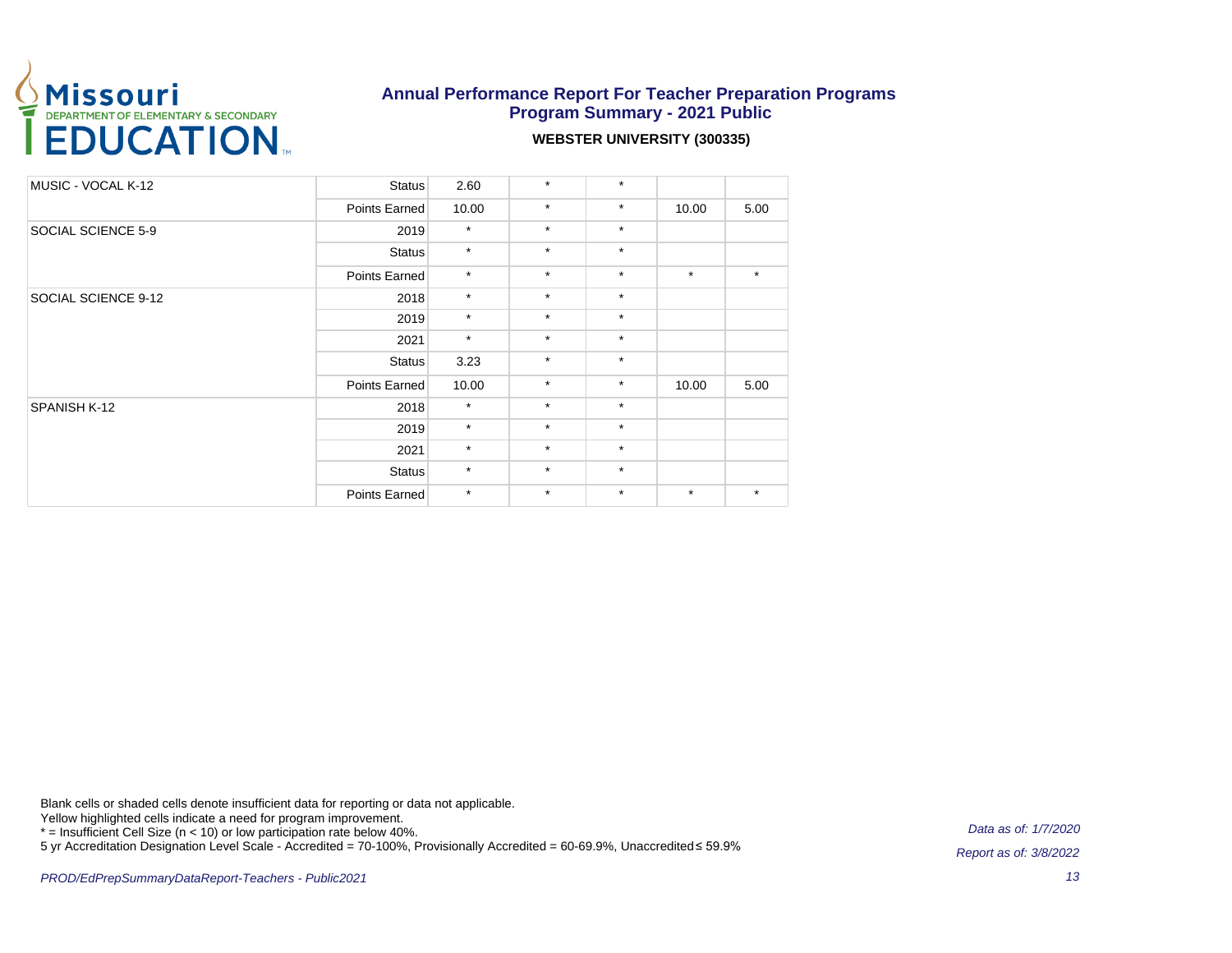

#### **WEBSTER UNIVERSITY (300335)**

|                                 |               | <b>Standard 5:</b><br><b>Classroom Environment</b> |                      |                        |                           |                    |
|---------------------------------|---------------|----------------------------------------------------|----------------------|------------------------|---------------------------|--------------------|
| <b>Certification Program</b>    |               | <b>MEES</b>                                        | Survey               |                        | Total<br>Points<br>Earned | Weighted<br>Points |
|                                 |               |                                                    | Educator<br>Response | Supervisor<br>Response |                           |                    |
| <b>ART K-12</b>                 | 2019          | $\star$                                            | $\star$              | $\star$                |                           |                    |
|                                 | 2021          | $\star$                                            | $\star$              | $\star$                |                           |                    |
|                                 | <b>Status</b> | $\star$                                            | $^\star$             | $\star$                |                           |                    |
|                                 | Points Earned | $\star$                                            | $\star$              | $\star$                | $\star$                   | $\star$            |
| BIOLOGY 9-12                    | 2021          | $\star$                                            | $\star$              | $\star$                |                           |                    |
|                                 | <b>Status</b> | $\star$                                            | $\star$              | $\star$                |                           |                    |
|                                 | Points Earned | $\star$                                            | $\star$              | $\star$                | $\star$                   | $\star$            |
| EARLY CHILDHOOD EDUCATION B-3   | 2018          | $\star$                                            | $\star$              | $\star$                |                           |                    |
|                                 | 2019          | 3.10                                               | $\star$              | $\star$                |                           |                    |
|                                 | 2021          | $\star$                                            | $\star$              | $\star$                |                           |                    |
|                                 | <b>Status</b> | 3.00                                               | $\star$              | $\star$                |                           |                    |
|                                 | Points Earned | 10.00                                              | $\star$              | $\star$                | 10.00                     | 15.00              |
| <b>ELEMENTARY EDUCATION 1-6</b> | 2018          | $\star$                                            | $\star$              | $\star$                |                           |                    |
|                                 | 2019          | 3.30                                               | $\star$              | $\star$                |                           |                    |
|                                 | 2021          | 3.55                                               | $^\star$             | $\star$                |                           |                    |
|                                 | <b>Status</b> | 3.10                                               | $\star$              | $\star$                |                           |                    |
|                                 | Points Earned | 10.00                                              | $\star$              | $\star$                | 10.00                     | 15.00              |
| ENGLISH 9-12                    | 2018          | $\star$                                            | $\star$              | $\star$                |                           |                    |
|                                 | 2019          | $\star$                                            | $\star$              | $\star$                |                           |                    |
|                                 | 2021          | $\star$                                            | $\star$              | $\star$                |                           |                    |
|                                 | <b>Status</b> | 2.88                                               | $\star$              | $\star$                |                           |                    |

Blank cells or shaded cells denote insufficient data for reporting or data not applicable.

Yellow highlighted cells indicate a need for program improvement.

\* = Insufficient Cell Size (n < 10) or low participation rate below 40%.

5 yr Accreditation Designation Level Scale - Accredited = 70-100%, Provisionally Accredited = 60-69.9%, Unaccredited ≤ 59.9%

Data as of: 1/7/2020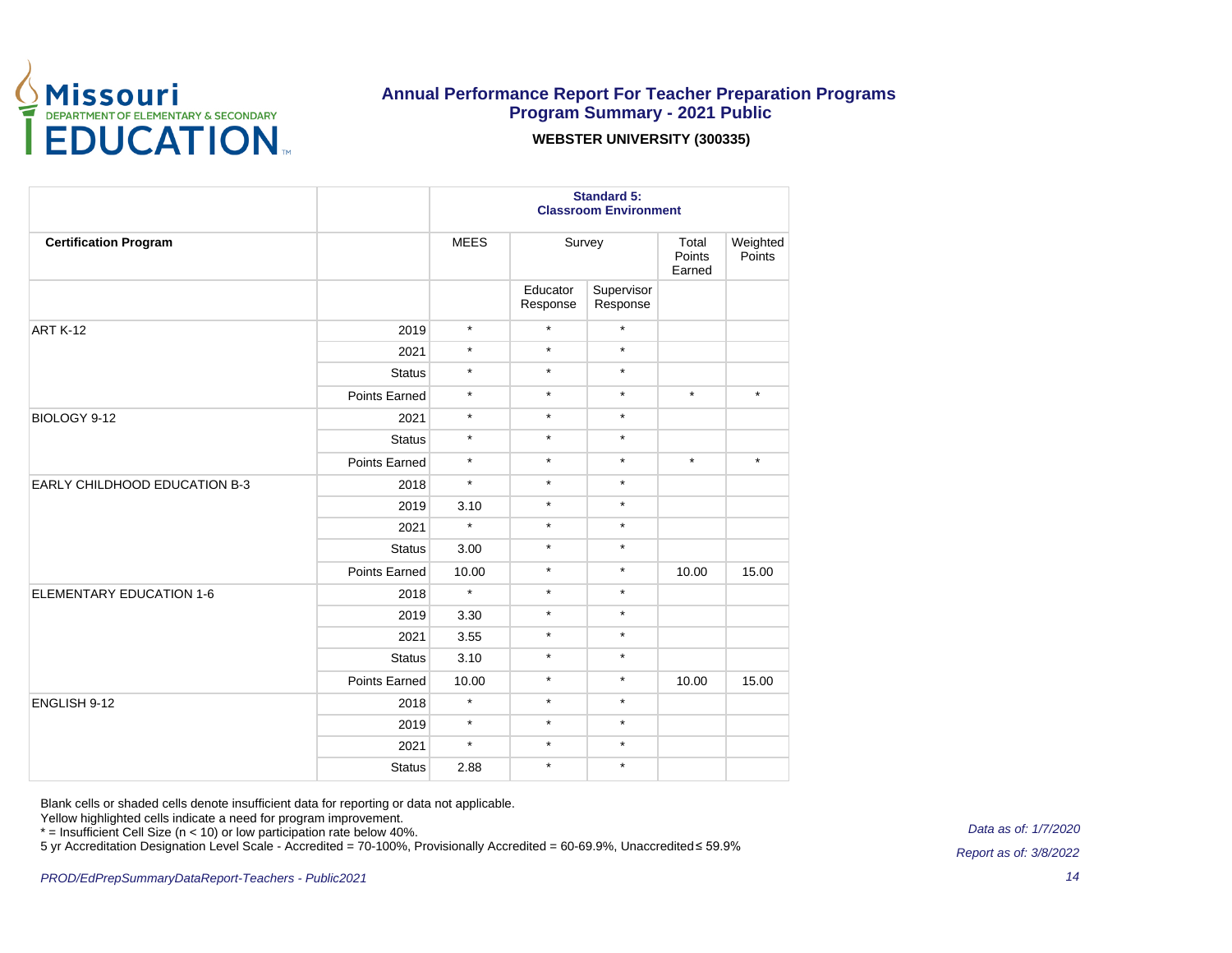

#### **WEBSTER UNIVERSITY (300335)**

| ENGLISH 9-12                    | Points Earned | 10.00    | $\star$ | $\star$ | 10.00   | 15.00   |
|---------------------------------|---------------|----------|---------|---------|---------|---------|
| <b>GENERAL SCIENCE 5-9</b>      | 2018          | $\star$  | $\star$ | $\star$ |         |         |
|                                 | 2021          | $\star$  | $\star$ | $\star$ |         |         |
|                                 | <b>Status</b> | $\star$  | $\star$ | $\star$ |         |         |
|                                 | Points Earned | $\star$  | $\star$ | $\star$ | $\star$ | $\star$ |
| <b>LANGUAGE ARTS 5-9</b>        | 2021          | $\star$  | $\star$ | $\star$ |         |         |
|                                 | <b>Status</b> | $\star$  | $\star$ | $\star$ |         |         |
|                                 | Points Earned | $\star$  | $\star$ | $\star$ | $\star$ | $\star$ |
| <b>MATHEMATICS 5-9</b>          | 2018          | $\star$  | $\star$ | $\star$ |         |         |
|                                 | <b>Status</b> | $\star$  | $\star$ | $\star$ |         |         |
|                                 | Points Earned | $\star$  | $\star$ | $\star$ | $\star$ | $\star$ |
| <b>MATHEMATICS 9-12</b>         | 2018          | $\star$  | $\star$ | $\star$ |         |         |
|                                 | 2019          | $\star$  | $\star$ | $\star$ |         |         |
|                                 | 2021          | $\star$  | $\star$ | $\star$ |         |         |
|                                 | <b>Status</b> | $^\star$ | $\star$ | $\star$ |         |         |
|                                 | Points Earned | $\star$  | $\star$ | $\star$ | $\star$ | $\star$ |
| MILD/MOD CROSS CATEGORICAL K-12 | 2018          | 2.59     | $\star$ | $\star$ |         |         |
|                                 | 2019          | $\star$  | $\star$ | $\star$ |         |         |
|                                 | 2021          | $\star$  | $\star$ | $\star$ |         |         |
|                                 | <b>Status</b> | 2.87     | $\star$ | $\star$ |         |         |
|                                 | Points Earned | 10.00    | $\star$ | $\star$ | 10.00   | 15.00   |
| MUSIC - INSTRUMENTAL K-12       | 2019          | $\star$  | $\star$ | $\star$ |         |         |
|                                 | <b>Status</b> | $\star$  | $\star$ | $\star$ |         |         |
|                                 | Points Earned | $\star$  | $\star$ | $\star$ | $\star$ | $\star$ |
| MUSIC - VOCAL K-12              | 2018          | $\star$  | $\star$ | $\star$ |         |         |
|                                 | 2019          | $\star$  | $\star$ | $\star$ |         |         |
|                                 | 2021          | $\star$  | $\star$ | $\star$ |         |         |

Blank cells or shaded cells denote insufficient data for reporting or data not applicable.

Yellow highlighted cells indicate a need for program improvement.

\* = Insufficient Cell Size (n < 10) or low participation rate below 40%.

5 yr Accreditation Designation Level Scale - Accredited = 70-100%, Provisionally Accredited = 60-69.9%, Unaccredited ≤ 59.9%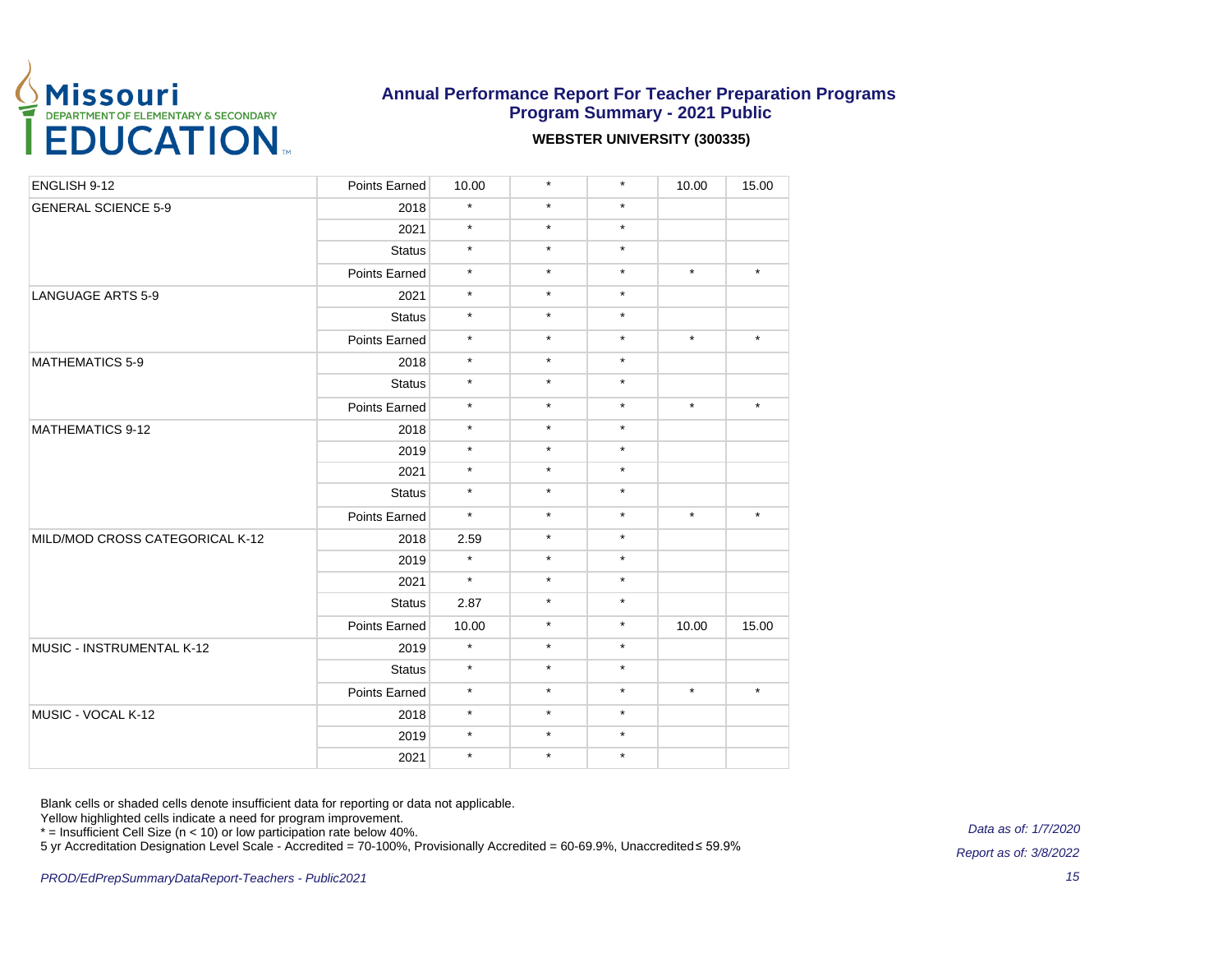

#### **WEBSTER UNIVERSITY (300335)**

| MUSIC - VOCAL K-12  | <b>Status</b> | 2.50    | $\star$ | $\star$ |         |         |
|---------------------|---------------|---------|---------|---------|---------|---------|
|                     | Points Earned | 10.00   | $\star$ | $\star$ | 10.00   | 15.00   |
| SOCIAL SCIENCE 5-9  | 2019          | $\star$ | $\star$ | $\star$ |         |         |
|                     | <b>Status</b> | $\star$ | $\star$ | $\star$ |         |         |
|                     | Points Earned | $\star$ | $\star$ | $\star$ | $\star$ | $\star$ |
| SOCIAL SCIENCE 9-12 | 2018          | $\star$ | $\star$ | $\star$ |         |         |
|                     | 2019          | $\star$ | $\star$ | $\star$ |         |         |
|                     | 2021          | $\star$ | $\star$ | $\star$ |         |         |
|                     | <b>Status</b> | 3.13    | $\star$ | $\star$ |         |         |
|                     | Points Earned | 10.00   | $\star$ | $\star$ | 10.00   | 15.00   |
| SPANISH K-12        | 2018          | $\star$ | $\star$ | $\star$ |         |         |
|                     | 2019          | $\star$ | $\star$ | $\star$ |         |         |
|                     | 2021          | $\star$ | $\star$ | $\star$ |         |         |
|                     | <b>Status</b> | $\star$ | $\star$ | $\star$ |         |         |
|                     | Points Earned | $\star$ | $\star$ | $\star$ | $\star$ | $\star$ |

Blank cells or shaded cells denote insufficient data for reporting or data not applicable.

Yellow highlighted cells indicate a need for program improvement.

\* = Insufficient Cell Size (n < 10) or low participation rate below 40%.

5 yr Accreditation Designation Level Scale - Accredited = 70-100%, Provisionally Accredited = 60-69.9%, Unaccredited ≤ 59.9%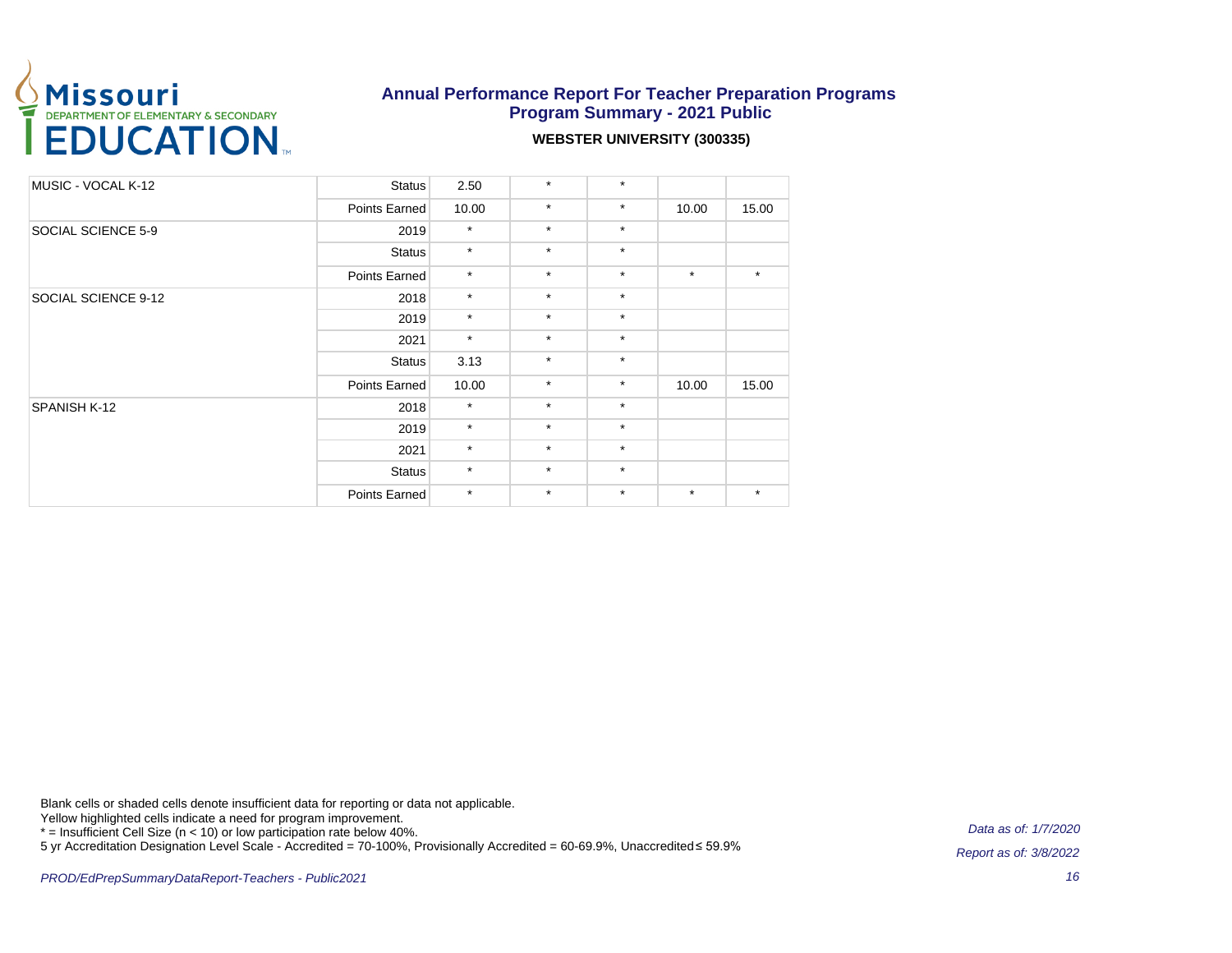

#### **WEBSTER UNIVERSITY (300335)**

|                                      |               | <b>Standard 6:</b><br><b>Effective Communication</b> |                      |                        |                           |                    |  |
|--------------------------------------|---------------|------------------------------------------------------|----------------------|------------------------|---------------------------|--------------------|--|
| <b>Certification Program</b>         |               | <b>MEES</b>                                          |                      | Survey                 | Total<br>Points<br>Earned | Weighted<br>Points |  |
|                                      |               |                                                      | Educator<br>Response | Supervisor<br>Response |                           |                    |  |
| <b>ART K-12</b>                      | 2019          | $\star$                                              | $\star$              | $\star$                |                           |                    |  |
|                                      | 2021          | $\star$                                              | $\star$              | $\star$                |                           |                    |  |
|                                      | <b>Status</b> | $\star$                                              | $\star$              | $\star$                |                           |                    |  |
|                                      | Points Earned | $\star$                                              | $\star$              | $\star$                | $\star$                   | $\star$            |  |
| BIOLOGY 9-12                         | 2021          | $\star$                                              | $\star$              | $\star$                |                           |                    |  |
|                                      | <b>Status</b> | $\star$                                              | $\star$              | $\star$                |                           |                    |  |
|                                      | Points Earned | $\star$                                              | $\star$              | $\star$                | $^\star$                  | $\star$            |  |
| <b>EARLY CHILDHOOD EDUCATION B-3</b> | 2018          | $\star$                                              | $\star$              | $\star$                |                           |                    |  |
|                                      | 2019          | 3.20                                                 | $\star$              | $\star$                |                           |                    |  |
|                                      | 2021          | $\star$                                              | $\star$              | $\star$                |                           |                    |  |
|                                      | <b>Status</b> | 3.08                                                 | $\star$              | $\star$                |                           |                    |  |
|                                      | Points Earned | 10.00                                                | $\star$              | $\star$                | 10.00                     | 3.00               |  |
| <b>ELEMENTARY EDUCATION 1-6</b>      | 2018          | $\star$                                              | $\star$              | $\star$                |                           |                    |  |
|                                      | 2019          | 3.30                                                 | $\star$              | $\star$                |                           |                    |  |
|                                      | 2021          | 3.15                                                 | $\star$              | $\star$                |                           |                    |  |
|                                      | <b>Status</b> | 3.14                                                 | $\star$              | $\star$                |                           |                    |  |
|                                      | Points Earned | 10.00                                                | $\star$              | $\star$                | 10.00                     | 3.00               |  |
| ENGLISH 9-12                         | 2018          | $\star$                                              | $\star$              | $\star$                |                           |                    |  |
|                                      | 2019          | $\star$                                              | $\star$              | $\star$                |                           |                    |  |
|                                      | 2021          | $\star$                                              | $\star$              | $\star$                |                           |                    |  |
|                                      | <b>Status</b> | 3.05                                                 | $\star$              | $\star$                |                           |                    |  |

Blank cells or shaded cells denote insufficient data for reporting or data not applicable.

Yellow highlighted cells indicate a need for program improvement.

\* = Insufficient Cell Size (n < 10) or low participation rate below 40%.

5 yr Accreditation Designation Level Scale - Accredited = 70-100%, Provisionally Accredited = 60-69.9%, Unaccredited ≤ 59.9%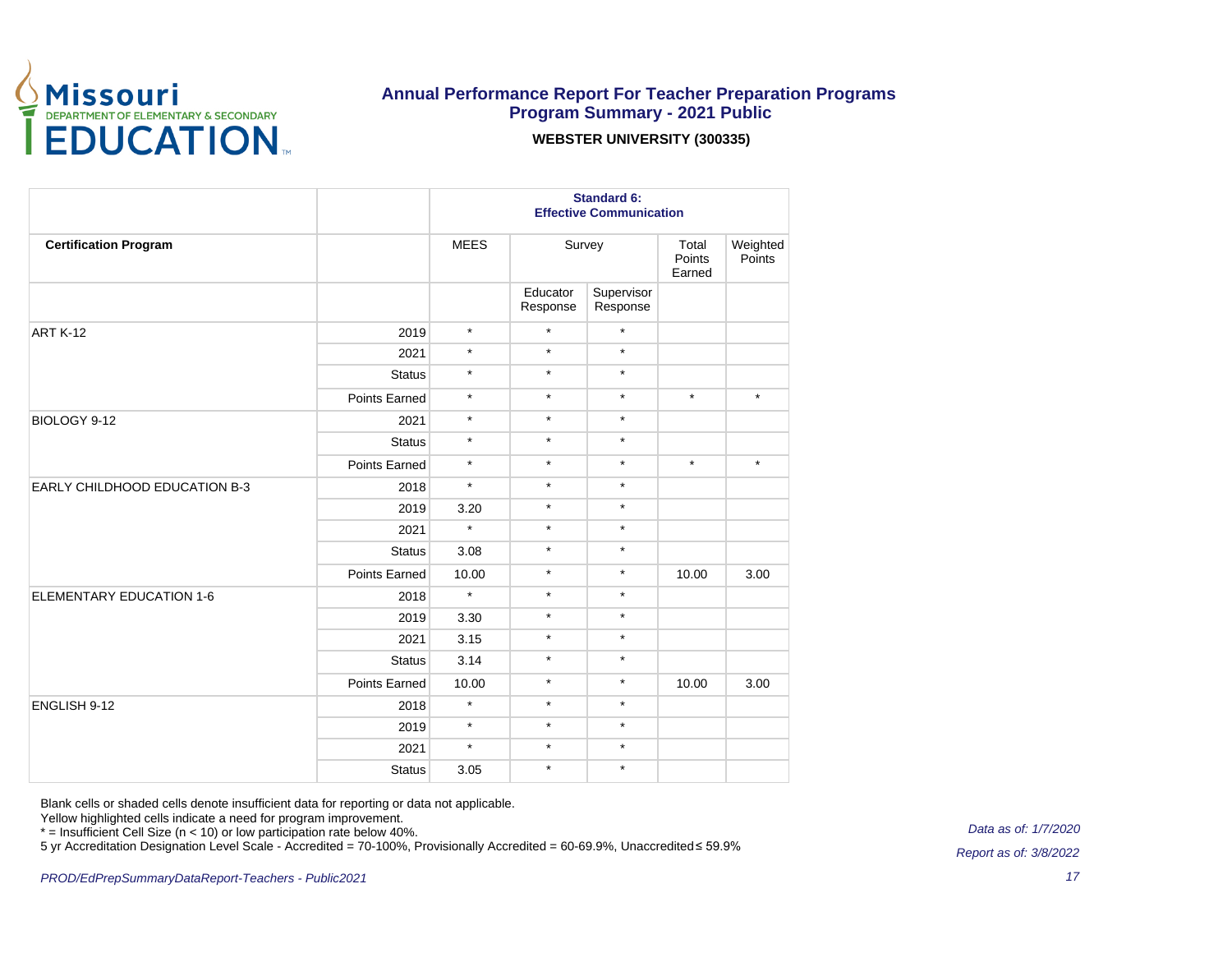

#### **WEBSTER UNIVERSITY (300335)**

| ENGLISH 9-12                    | Points Earned | 10.00   | $\star$ | $\star$ | 10.00   | 3.00    |
|---------------------------------|---------------|---------|---------|---------|---------|---------|
| <b>GENERAL SCIENCE 5-9</b>      | 2018          | $\star$ | $\star$ | $\star$ |         |         |
|                                 | 2021          | $\star$ | $\star$ | $\star$ |         |         |
|                                 | <b>Status</b> | $\star$ | $\star$ | $\star$ |         |         |
|                                 | Points Earned | $\star$ | $\star$ | $\star$ | $\star$ | $\star$ |
| <b>LANGUAGE ARTS 5-9</b>        | 2021          | $\star$ | $\star$ | $\star$ |         |         |
|                                 | <b>Status</b> | $\star$ | $\star$ | $\star$ |         |         |
|                                 | Points Earned | $\star$ | $\star$ | $\star$ | $\star$ | $\star$ |
| <b>MATHEMATICS 5-9</b>          | 2018          | $\star$ | $\star$ | $\star$ |         |         |
|                                 | <b>Status</b> | $\star$ | $\star$ | $\star$ |         |         |
|                                 | Points Earned | $\star$ | $\star$ | $\star$ | $\star$ | $\star$ |
| <b>MATHEMATICS 9-12</b>         | 2018          | $\star$ | $\star$ | $\star$ |         |         |
|                                 | 2019          | $\star$ | $\star$ | $\star$ |         |         |
|                                 | 2021          | $\star$ | $\star$ | $\star$ |         |         |
|                                 | <b>Status</b> | $\star$ | $\star$ | $\star$ |         |         |
|                                 | Points Earned | $\star$ | $\star$ | $\star$ | $\star$ | $\star$ |
| MILD/MOD CROSS CATEGORICAL K-12 | 2018          | 2.77    | $\star$ | $\star$ |         |         |
|                                 | 2019          | $\star$ | $\star$ | $\star$ |         |         |
|                                 | 2021          | $\star$ | $\star$ | $\star$ |         |         |
|                                 | <b>Status</b> | 3.10    | $\star$ | $\star$ |         |         |
|                                 | Points Earned | 10.00   | $\star$ | $\star$ | 10.00   | 3.00    |
| MUSIC - INSTRUMENTAL K-12       | 2019          | $\star$ | $\star$ | $\star$ |         |         |
|                                 | <b>Status</b> | $\star$ | $\star$ | $\star$ |         |         |
|                                 | Points Earned | $\star$ | $\star$ | $\star$ | $\star$ | $\star$ |
| MUSIC - VOCAL K-12              | 2018          | $\star$ | $\star$ | $\star$ |         |         |
|                                 | 2019          | $\star$ | $\star$ | $\star$ |         |         |
|                                 | 2021          | $\star$ | $\star$ | $\star$ |         |         |

Blank cells or shaded cells denote insufficient data for reporting or data not applicable.

Yellow highlighted cells indicate a need for program improvement.

\* = Insufficient Cell Size (n < 10) or low participation rate below 40%.

5 yr Accreditation Designation Level Scale - Accredited = 70-100%, Provisionally Accredited = 60-69.9%, Unaccredited ≤ 59.9%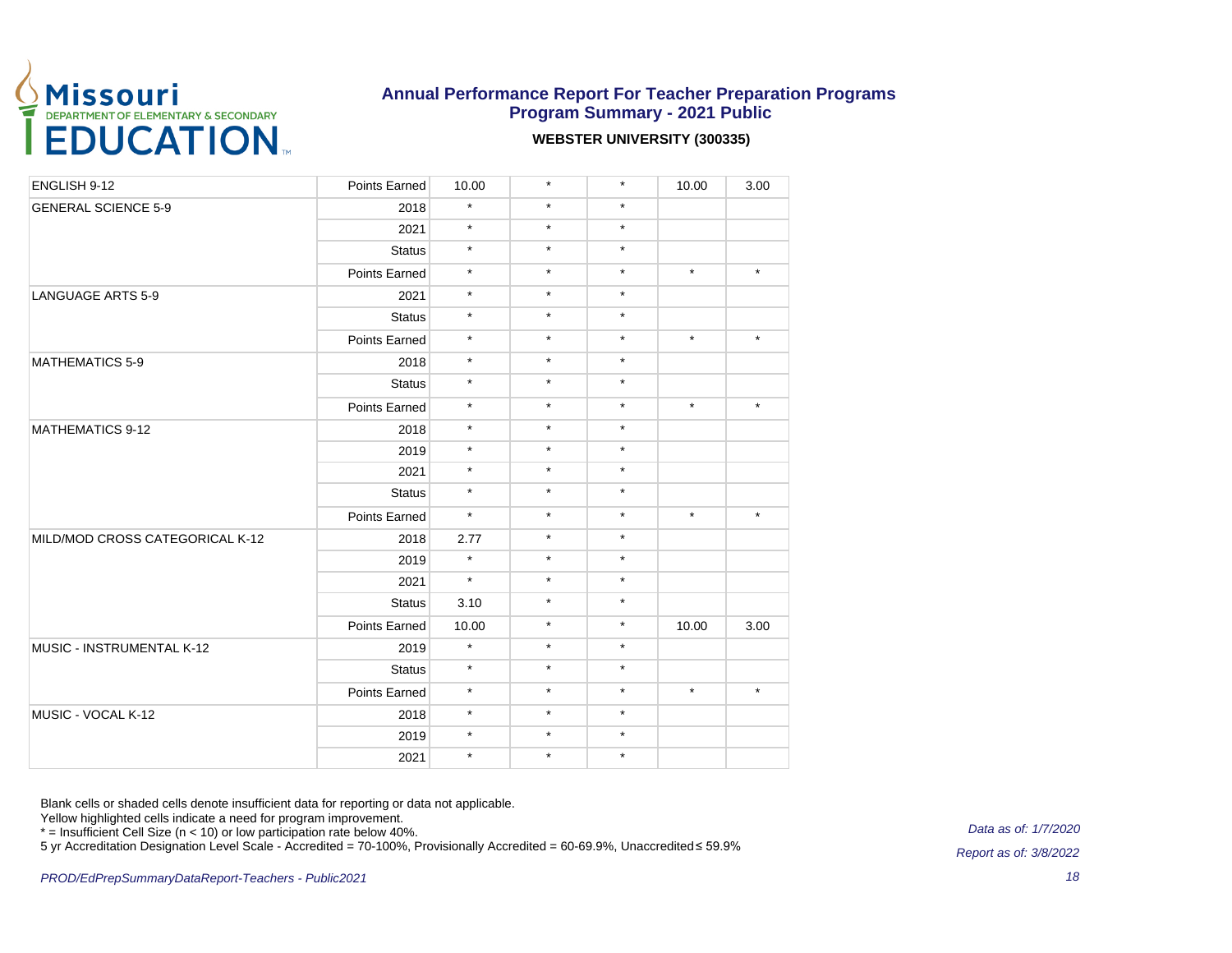

#### **WEBSTER UNIVERSITY (300335)**

| MUSIC - VOCAL K-12  | <b>Status</b> | 2.70    | $\star$ | $\star$ |         |         |
|---------------------|---------------|---------|---------|---------|---------|---------|
|                     | Points Earned | 10.00   | $\star$ | $\star$ | 10.00   | 3.00    |
| SOCIAL SCIENCE 5-9  | 2019          | $\star$ | $\star$ | $\star$ |         |         |
|                     | <b>Status</b> | $\star$ | $\star$ | $\star$ |         |         |
|                     | Points Earned | $\star$ | $\star$ | $\star$ | $\star$ | $\star$ |
| SOCIAL SCIENCE 9-12 | 2018          | $\star$ | $\star$ | $\star$ |         |         |
|                     | 2019          | $\star$ | $\star$ | $\star$ |         |         |
|                     | 2021          | $\star$ | $\star$ | $\star$ |         |         |
|                     | <b>Status</b> | 3.23    | $\star$ | $\star$ |         |         |
|                     | Points Earned | 10.00   | $\star$ | $\star$ | 10.00   | 3.00    |
| SPANISH K-12        | 2018          | $\star$ | $\star$ | $\star$ |         |         |
|                     | 2019          | $\star$ | $\star$ | $\star$ |         |         |
|                     | 2021          | $\star$ | $\star$ | $\star$ |         |         |
|                     | <b>Status</b> | $\star$ | $\star$ | $\star$ |         |         |
|                     | Points Earned | $\star$ | $\star$ | $\star$ | $\star$ | $\star$ |

Blank cells or shaded cells denote insufficient data for reporting or data not applicable.

Yellow highlighted cells indicate a need for program improvement.

\* = Insufficient Cell Size (n < 10) or low participation rate below 40%.

5 yr Accreditation Designation Level Scale - Accredited = 70-100%, Provisionally Accredited = 60-69.9%, Unaccredited ≤ 59.9%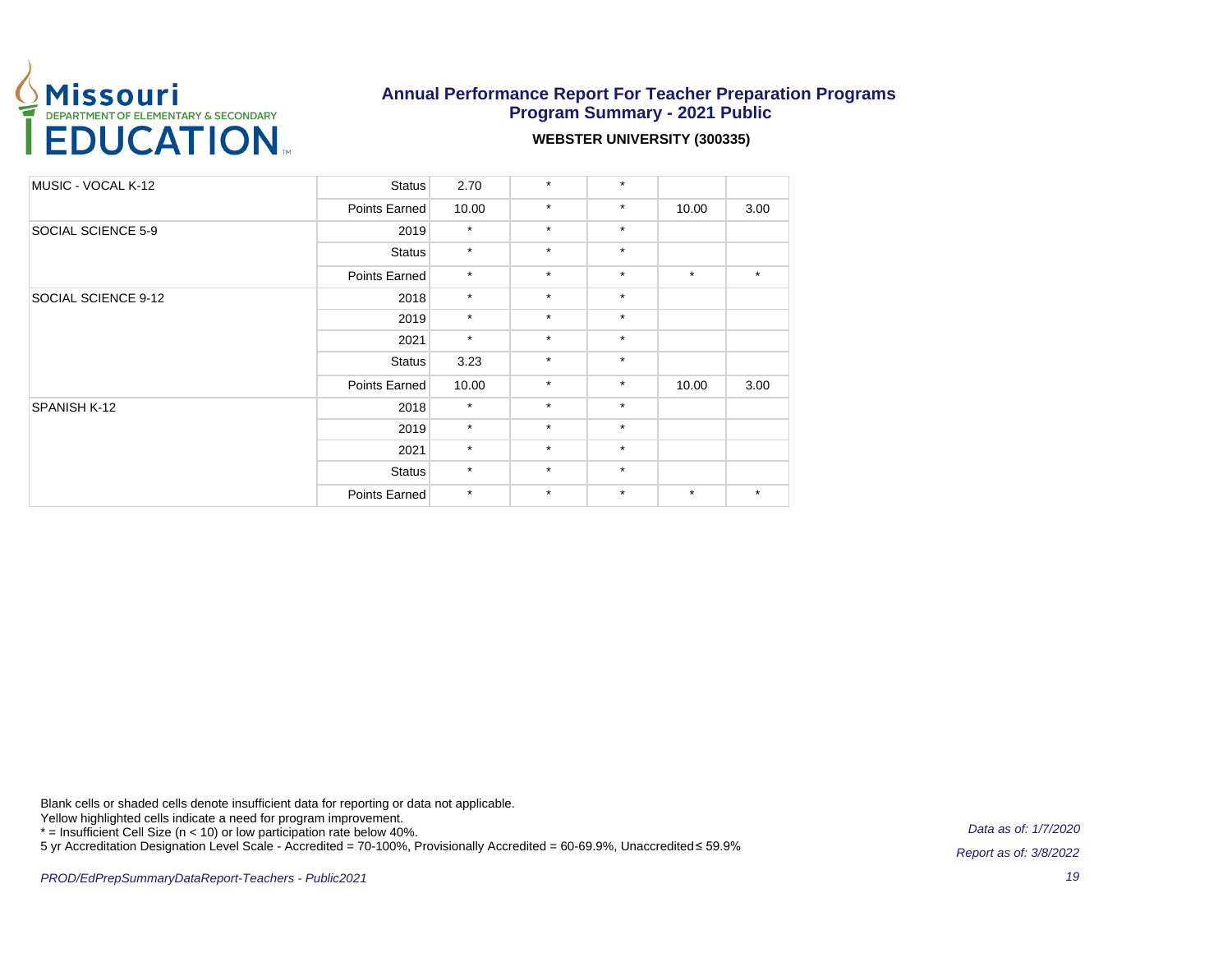

### **Annual Performance Report For Teacher Preparation Programs Program Summary - 2021 Public WEBSTER UNIVERSITY (300335)**

|                               |               | <b>Standard 7:</b><br><b>Assessment &amp; Data Analysis</b> |                      |                        |         |                    |  |
|-------------------------------|---------------|-------------------------------------------------------------|----------------------|------------------------|---------|--------------------|--|
| <b>Certification Program</b>  |               | <b>MEES</b>                                                 |                      | Survey                 |         | Weighted<br>Points |  |
|                               |               |                                                             | Educator<br>Response | Supervisor<br>Response |         |                    |  |
| <b>ART K-12</b>               | 2019          | $\star$                                                     | $\star$              | $\star$                |         |                    |  |
|                               | 2021          | $\star$                                                     | $\star$              | $\star$                |         |                    |  |
|                               | <b>Status</b> | $\star$                                                     | $\star$              | $\star$                |         |                    |  |
|                               | Points Earned | $\star$                                                     | $\star$              | $\star$                | $\star$ | $\star$            |  |
| BIOLOGY 9-12                  | 2021          | $\star$                                                     | $\star$              | $\star$                |         |                    |  |
|                               | <b>Status</b> | $\star$                                                     | $\star$              | $\star$                |         |                    |  |
|                               | Points Earned | $\star$                                                     | $\star$              | $\star$                | $\star$ | $\star$            |  |
| EARLY CHILDHOOD EDUCATION B-3 | 2018          | $\star$                                                     | $\star$              | $\star$                |         |                    |  |
|                               | 2019          | 3.00                                                        | $\star$              | $\star$                |         |                    |  |
|                               | 2021          | $\star$                                                     | $\star$              | $\star$                |         |                    |  |
|                               | <b>Status</b> | 2.77                                                        | $\star$              | $\star$                |         |                    |  |
|                               | Points Earned | 10.00                                                       | $\star$              | $\star$                | 10.00   | 17.00              |  |
| ELEMENTARY EDUCATION 1-6      | 2018          | $\star$                                                     | $\star$              | $\star$                |         |                    |  |
|                               | 2019          | 3.10                                                        | $\star$              | $\star$                |         |                    |  |
|                               | 2021          | 3.30                                                        | $\star$              | $\star$                |         |                    |  |
|                               | <b>Status</b> | 2.95                                                        | $\star$              | $\star$                |         |                    |  |
|                               | Points Earned | 10.00                                                       | $\star$              | $\star$                | 10.00   | 17.00              |  |
| ENGLISH 9-12                  | 2018          | $\star$                                                     | $\star$              | $\star$                |         |                    |  |
|                               | 2019          | $\star$                                                     | $\star$              | $\star$                |         |                    |  |
|                               | 2021          | $\star$                                                     | $\star$              | $\star$                |         |                    |  |
|                               | <b>Status</b> | 2.82                                                        | $\star$              | $\star$                |         |                    |  |

Blank cells or shaded cells denote insufficient data for reporting or data not applicable.

Yellow highlighted cells indicate a need for program improvement.

\* = Insufficient Cell Size (n < 10) or low participation rate below 40%.

5 yr Accreditation Designation Level Scale - Accredited = 70-100%, Provisionally Accredited = 60-69.9%, Unaccredited ≤ 59.9%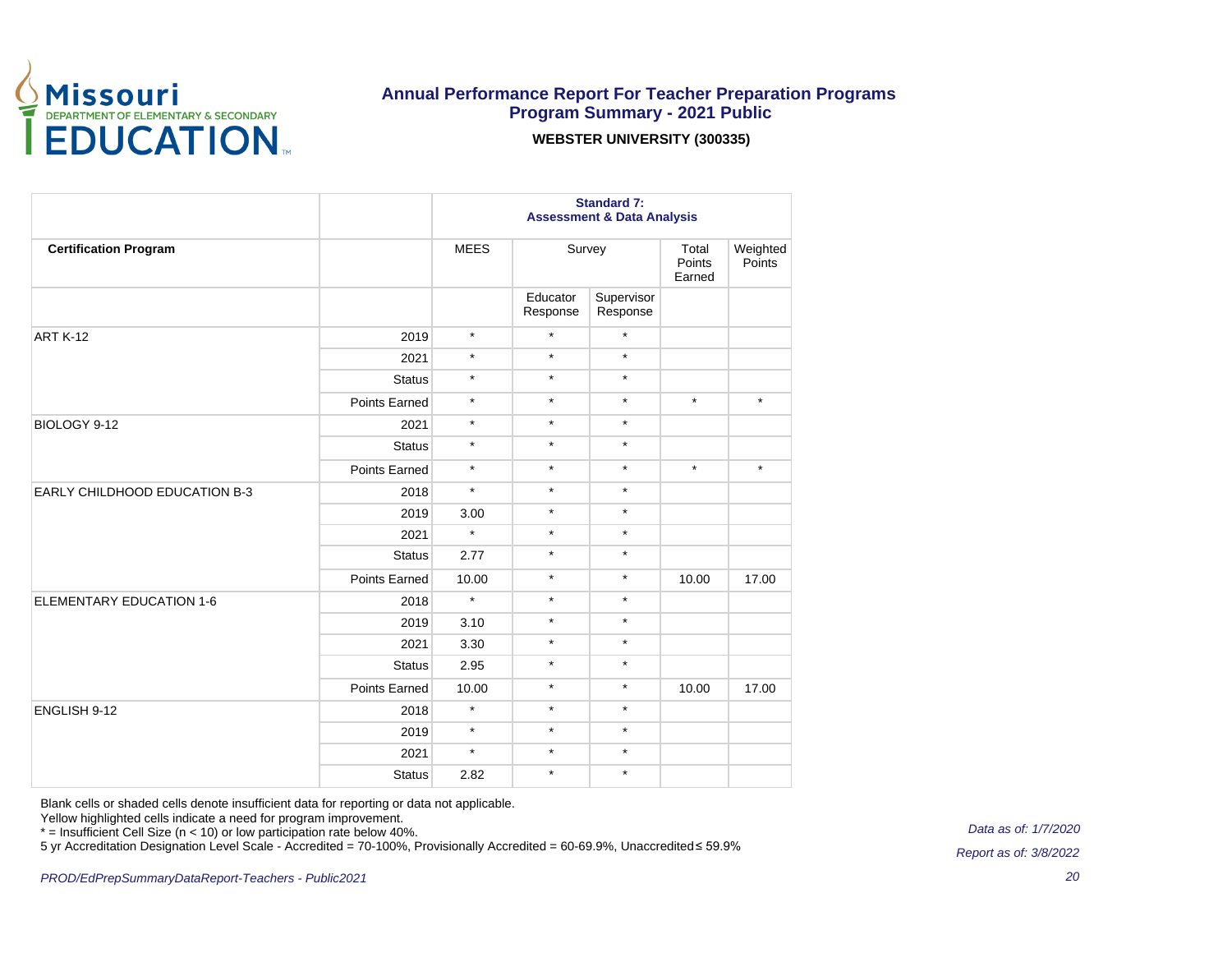

#### **WEBSTER UNIVERSITY (300335)**

| ENGLISH 9-12                    | Points Earned | 10.00    | $\star$ | $\star$ | 10.00   | 17.00   |
|---------------------------------|---------------|----------|---------|---------|---------|---------|
| <b>GENERAL SCIENCE 5-9</b>      | 2018          | $\star$  | $\star$ | $\star$ |         |         |
|                                 | 2021          | $\star$  | $\star$ | $\star$ |         |         |
|                                 | <b>Status</b> | $\star$  | $\star$ | $\star$ |         |         |
|                                 | Points Earned | $\star$  | $\star$ | $\star$ | $\star$ | $\star$ |
| <b>LANGUAGE ARTS 5-9</b>        | 2021          | $\star$  | $\star$ | $\star$ |         |         |
|                                 | <b>Status</b> | $\star$  | $\star$ | $\star$ |         |         |
|                                 | Points Earned | $\star$  | $\star$ | $\star$ | $\star$ | $\star$ |
| <b>MATHEMATICS 5-9</b>          | 2018          | $\star$  | $\star$ | $\star$ |         |         |
|                                 | <b>Status</b> | $\star$  | $\star$ | $\star$ |         |         |
|                                 | Points Earned | $\star$  | $\star$ | $\star$ | $\star$ | $\star$ |
| <b>MATHEMATICS 9-12</b>         | 2018          | $\star$  | $\star$ | $\star$ |         |         |
|                                 | 2019          | $\star$  | $\star$ | $\star$ |         |         |
|                                 | 2021          | $\star$  | $\star$ | $\star$ |         |         |
|                                 | <b>Status</b> | $\star$  | $\star$ | $\star$ |         |         |
|                                 | Points Earned | $\star$  | $\star$ | $\star$ | $\star$ | $\star$ |
| MILD/MOD CROSS CATEGORICAL K-12 | 2018          | 2.77     | $\star$ | $\star$ |         |         |
|                                 | 2019          | $^\star$ | $\star$ | $\star$ |         |         |
|                                 | 2021          | $\star$  | $\star$ | $\star$ |         |         |
|                                 | <b>Status</b> | 2.92     | $\star$ | $\star$ |         |         |
|                                 | Points Earned | 10.00    | $\star$ | $\star$ | 10.00   | 17.00   |
| MUSIC - INSTRUMENTAL K-12       | 2019          | $\star$  | $\star$ | $\star$ |         |         |
|                                 | <b>Status</b> | $\star$  | $\star$ | $\star$ |         |         |
|                                 | Points Earned | $\star$  | $\star$ | $\star$ | $\star$ | $\star$ |
| MUSIC - VOCAL K-12              | 2018          | $\star$  | $\star$ | $\star$ |         |         |
|                                 | 2019          | $\star$  | $\star$ | $\star$ |         |         |
|                                 | 2021          | $^\star$ | $\star$ | $\star$ |         |         |

Blank cells or shaded cells denote insufficient data for reporting or data not applicable.

Yellow highlighted cells indicate a need for program improvement.

\* = Insufficient Cell Size (n < 10) or low participation rate below 40%.

5 yr Accreditation Designation Level Scale - Accredited = 70-100%, Provisionally Accredited = 60-69.9%, Unaccredited ≤ 59.9%

Data as of: 1/7/2020 Report as of: 3/8/2022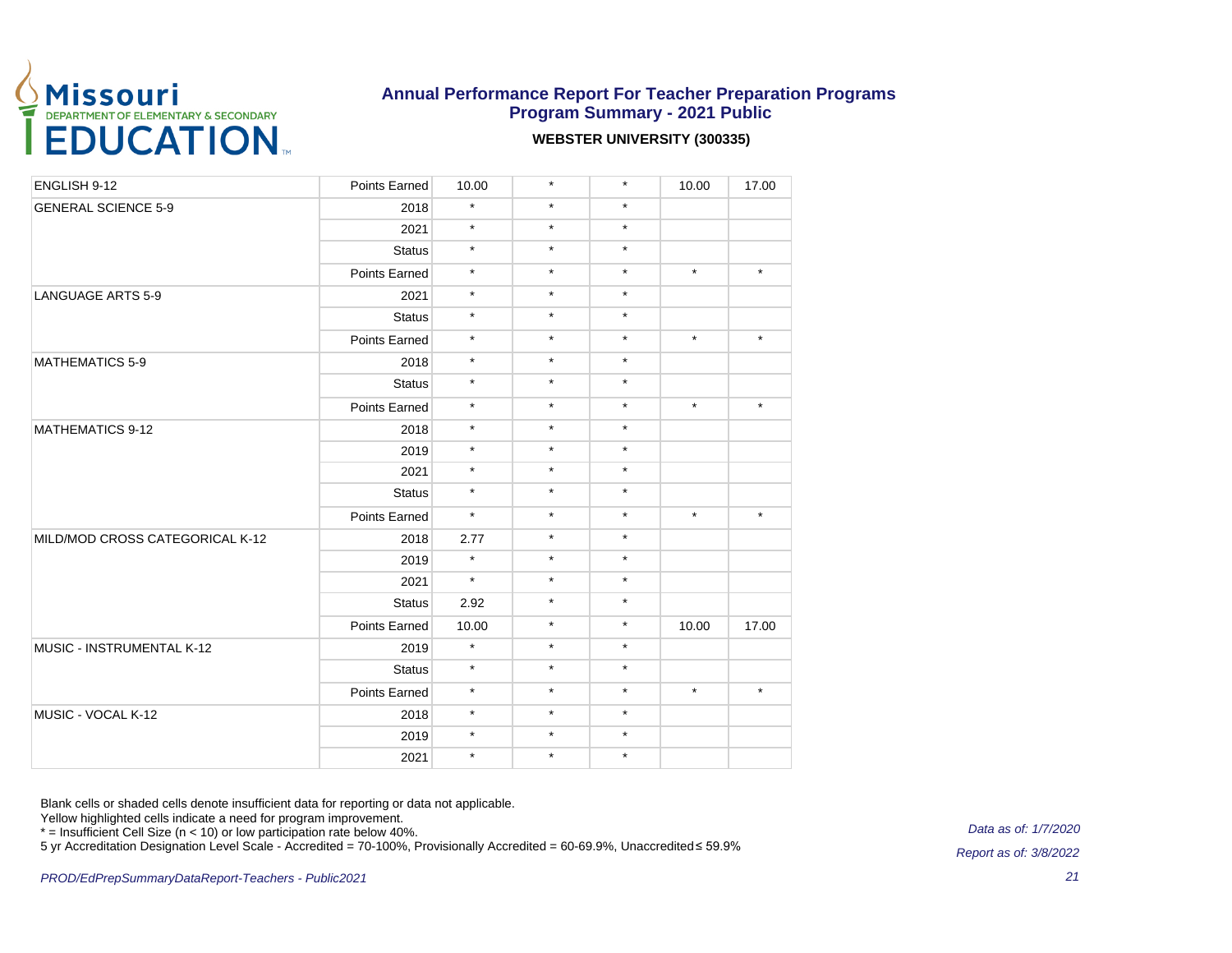

#### **WEBSTER UNIVERSITY (300335)**

| MUSIC - VOCAL K-12  | <b>Status</b> | 2.18    | $\star$ | $\star$ |         |         |
|---------------------|---------------|---------|---------|---------|---------|---------|
|                     | Points Earned | 8.00    | $\star$ | $\star$ | 8.00    | 13.60   |
| SOCIAL SCIENCE 5-9  | 2019          | $\star$ | $\star$ | $\star$ |         |         |
|                     | <b>Status</b> | $\star$ | $\star$ | $\star$ |         |         |
|                     | Points Earned | $\star$ | $\star$ | $\star$ | $\star$ | $\star$ |
| SOCIAL SCIENCE 9-12 | 2018          | $\star$ | $\star$ | $\star$ |         |         |
|                     | 2019          | $\star$ | $\star$ | $\star$ |         |         |
|                     | 2021          | $\star$ | $\star$ | $\star$ |         |         |
|                     | <b>Status</b> | 3.03    | $\star$ | $\star$ |         |         |
|                     | Points Earned | 10.00   | $\star$ | $\star$ | 10.00   | 17.00   |
| SPANISH K-12        | 2018          | $\star$ | $\star$ | $\star$ |         |         |
|                     | 2019          | $\star$ | $\star$ | $\star$ |         |         |
|                     | 2021          | $\star$ | $\star$ | $\star$ |         |         |
|                     | <b>Status</b> | $\star$ | $\star$ | $\star$ |         |         |
|                     | Points Earned | $\star$ | $\star$ | $\star$ | $\star$ | $\star$ |

Blank cells or shaded cells denote insufficient data for reporting or data not applicable.

Yellow highlighted cells indicate a need for program improvement.

\* = Insufficient Cell Size (n < 10) or low participation rate below 40%.

5 yr Accreditation Designation Level Scale - Accredited = 70-100%, Provisionally Accredited = 60-69.9%, Unaccredited ≤ 59.9%

Data as of: 1/7/2020 Report as of: 3/8/2022

22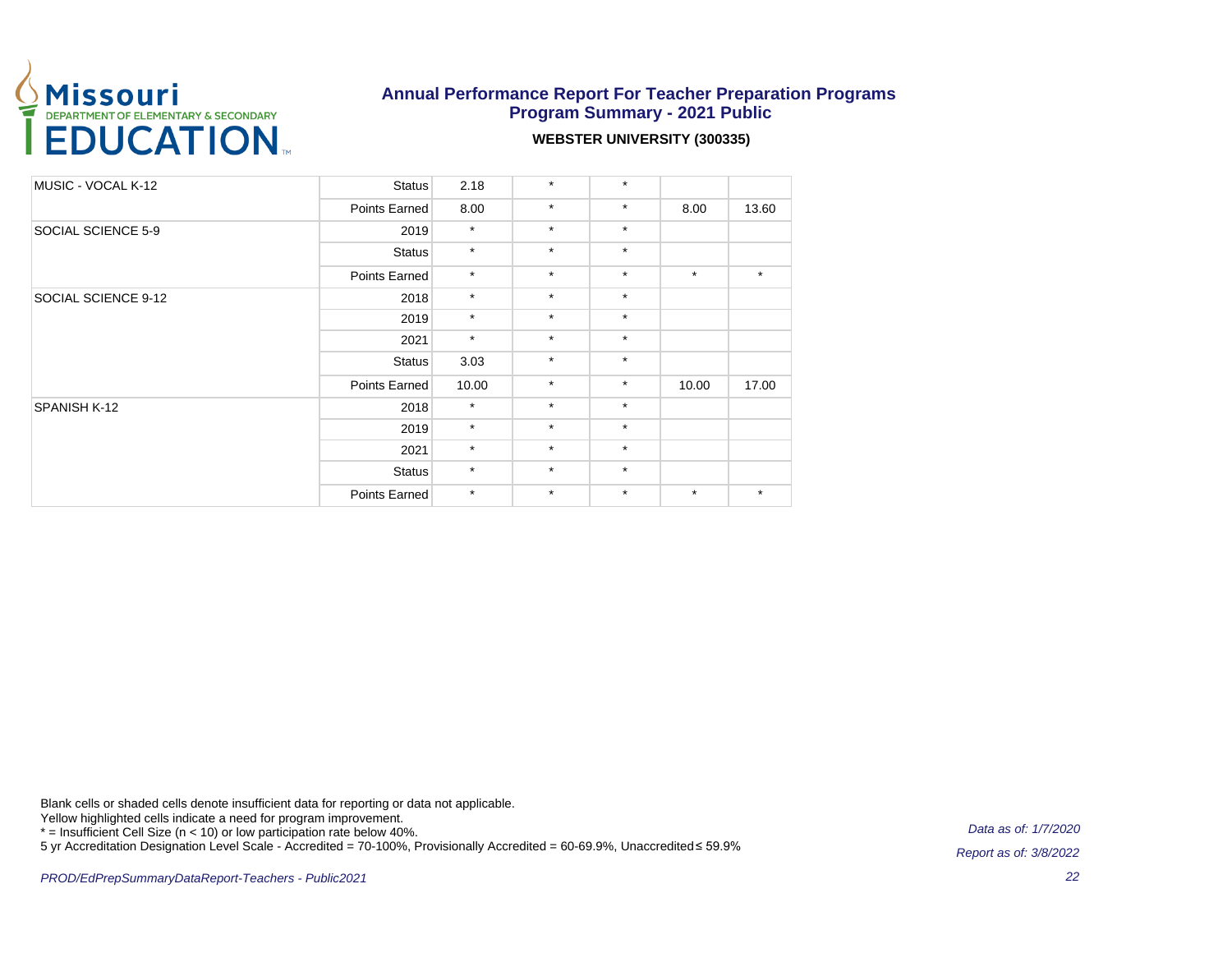

**WEBSTER UNIVERSITY (300335)**

|                               |               | <b>Standard 8:</b><br><b>Professionalism</b> |                      |                        |                           |                    |  |
|-------------------------------|---------------|----------------------------------------------|----------------------|------------------------|---------------------------|--------------------|--|
| <b>Certification Program</b>  |               | <b>MEES</b>                                  | Survey               |                        | Total<br>Points<br>Earned | Weighted<br>Points |  |
|                               |               |                                              | Educator<br>Response | Supervisor<br>Response |                           |                    |  |
| <b>ART K-12</b>               | 2019          | $\star$                                      | $\star$              | $\star$                |                           |                    |  |
|                               | 2021          | $\star$                                      | $\star$              | $\star$                |                           |                    |  |
|                               | <b>Status</b> | $\star$                                      | $\star$              | $\star$                |                           |                    |  |
|                               | Points Earned | $\star$                                      | $\star$              | $\star$                | $\star$                   | $\star$            |  |
| BIOLOGY 9-12                  | 2021          | $\star$                                      | $\star$              | $\star$                |                           |                    |  |
|                               | <b>Status</b> | $\star$                                      | $\star$              | $\star$                |                           |                    |  |
|                               | Points Earned | $\star$                                      | $\star$              | $\star$                | $\star$                   | $\star$            |  |
| EARLY CHILDHOOD EDUCATION B-3 | 2018          | $\star$                                      | $\star$              | $\star$                |                           |                    |  |
|                               | 2019          | 3.15                                         | $\star$              | $\star$                |                           |                    |  |
|                               | 2021          | $\star$                                      | $\star$              | $\star$                |                           |                    |  |
|                               | <b>Status</b> | 3.19                                         | $\star$              | $\star$                |                           |                    |  |
|                               | Points Earned | 10.00                                        | $\star$              | $\star$                | 10.00                     | 3.00               |  |
| ELEMENTARY EDUCATION 1-6      | 2018          | $\star$                                      | $\star$              | $\star$                |                           |                    |  |
|                               | 2019          | 3.33                                         | $\star$              | $\star$                |                           |                    |  |
|                               | 2021          | 3.65                                         | $\star$              | $\star$                |                           |                    |  |
|                               | <b>Status</b> | 3.29                                         | $\star$              | $\star$                |                           |                    |  |
|                               | Points Earned | 10.00                                        | $\star$              | $\star$                | 10.00                     | 3.00               |  |
| ENGLISH 9-12                  | 2018          | $\star$                                      | $\star$              | $\star$                |                           |                    |  |
|                               | 2019          | $\star$                                      | $\star$              | $\star$                |                           |                    |  |
|                               | 2021          | $\star$                                      | $\star$              | $\star$                |                           |                    |  |
|                               | <b>Status</b> | 3.23                                         | $\star$              | $\star$                |                           |                    |  |

Blank cells or shaded cells denote insufficient data for reporting or data not applicable.

Yellow highlighted cells indicate a need for program improvement.

\* = Insufficient Cell Size (n < 10) or low participation rate below 40%.

5 yr Accreditation Designation Level Scale - Accredited = 70-100%, Provisionally Accredited = 60-69.9%, Unaccredited ≤ 59.9%

Data as of: 1/7/2020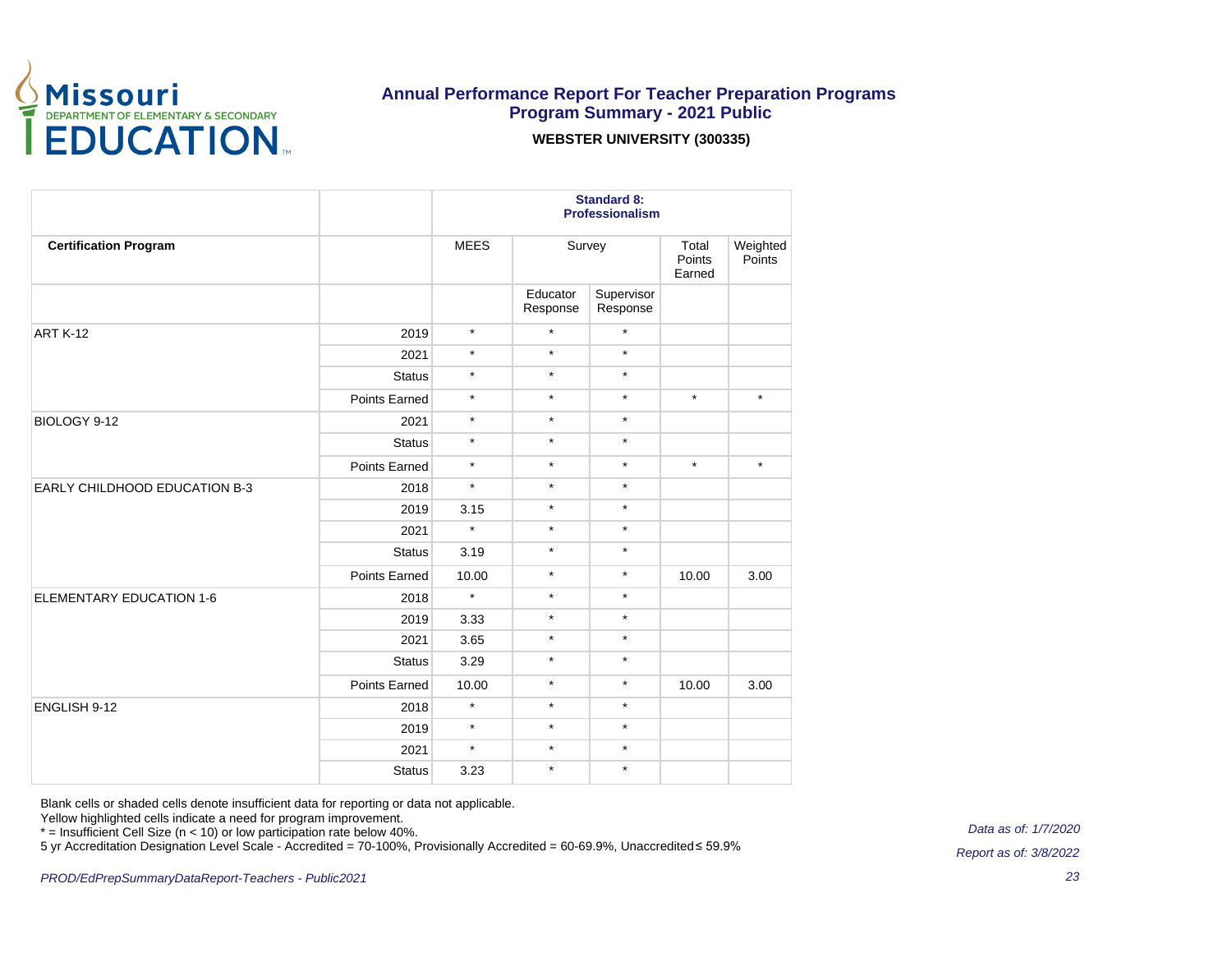

#### **WEBSTER UNIVERSITY (300335)**

| ENGLISH 9-12                    | Points Earned | 10.00   | $\star$ | $\star$ | 10.00   | 3.00    |
|---------------------------------|---------------|---------|---------|---------|---------|---------|
| <b>GENERAL SCIENCE 5-9</b>      | 2018          | $\star$ | $\star$ | $\star$ |         |         |
|                                 | 2021          | $\star$ | $\star$ | $\star$ |         |         |
|                                 | <b>Status</b> | $\star$ | $\star$ | $\star$ |         |         |
|                                 | Points Earned | $\star$ | $\star$ | $\star$ | $\star$ | $\star$ |
| <b>LANGUAGE ARTS 5-9</b>        | 2021          | $\star$ | $\star$ | $\star$ |         |         |
|                                 | <b>Status</b> | $\star$ | $\star$ | $\star$ |         |         |
|                                 | Points Earned | $\star$ | $\star$ | $\star$ | $\star$ | $\star$ |
| <b>MATHEMATICS 5-9</b>          | 2018          | $\star$ | $\star$ | $\star$ |         |         |
|                                 | <b>Status</b> | $\star$ | $\star$ | $\star$ |         |         |
|                                 | Points Earned | $\star$ | $\star$ | $\star$ | $\star$ | $\star$ |
| <b>MATHEMATICS 9-12</b>         | 2018          | $\star$ | $\star$ | $\star$ |         |         |
|                                 | 2019          | $\star$ | $\star$ | $\star$ |         |         |
|                                 | 2021          | $\star$ | $\star$ | $\star$ |         |         |
|                                 | <b>Status</b> | $\star$ | $\star$ | $\star$ |         |         |
|                                 | Points Earned | $\star$ | $\star$ | $\star$ | $\star$ | $\star$ |
| MILD/MOD CROSS CATEGORICAL K-12 | 2018          | 2.73    | $\star$ | $\star$ |         |         |
|                                 | 2019          | $\star$ | $\star$ | $\star$ |         |         |
|                                 | 2021          | $\star$ | $\star$ | $\star$ |         |         |
|                                 | <b>Status</b> | 3.24    | $\star$ | $\star$ |         |         |
|                                 | Points Earned | 10.00   | $\star$ | $\star$ | 10.00   | 3.00    |
| MUSIC - INSTRUMENTAL K-12       | 2019          | $\star$ | $\star$ | $\star$ |         |         |
|                                 | <b>Status</b> | $\star$ | $\star$ | $\star$ |         |         |
|                                 | Points Earned | $\star$ | $\star$ | $\star$ | $\star$ | $\star$ |
| MUSIC - VOCAL K-12              | 2018          | $\star$ | $\star$ | $\star$ |         |         |
|                                 | 2019          | $\star$ | $\star$ | $\star$ |         |         |
|                                 | 2021          | $\star$ | $\star$ | $\star$ |         |         |

Blank cells or shaded cells denote insufficient data for reporting or data not applicable.

Yellow highlighted cells indicate a need for program improvement.

\* = Insufficient Cell Size (n < 10) or low participation rate below 40%.

5 yr Accreditation Designation Level Scale - Accredited = 70-100%, Provisionally Accredited = 60-69.9%, Unaccredited ≤ 59.9%

Data as of: 1/7/2020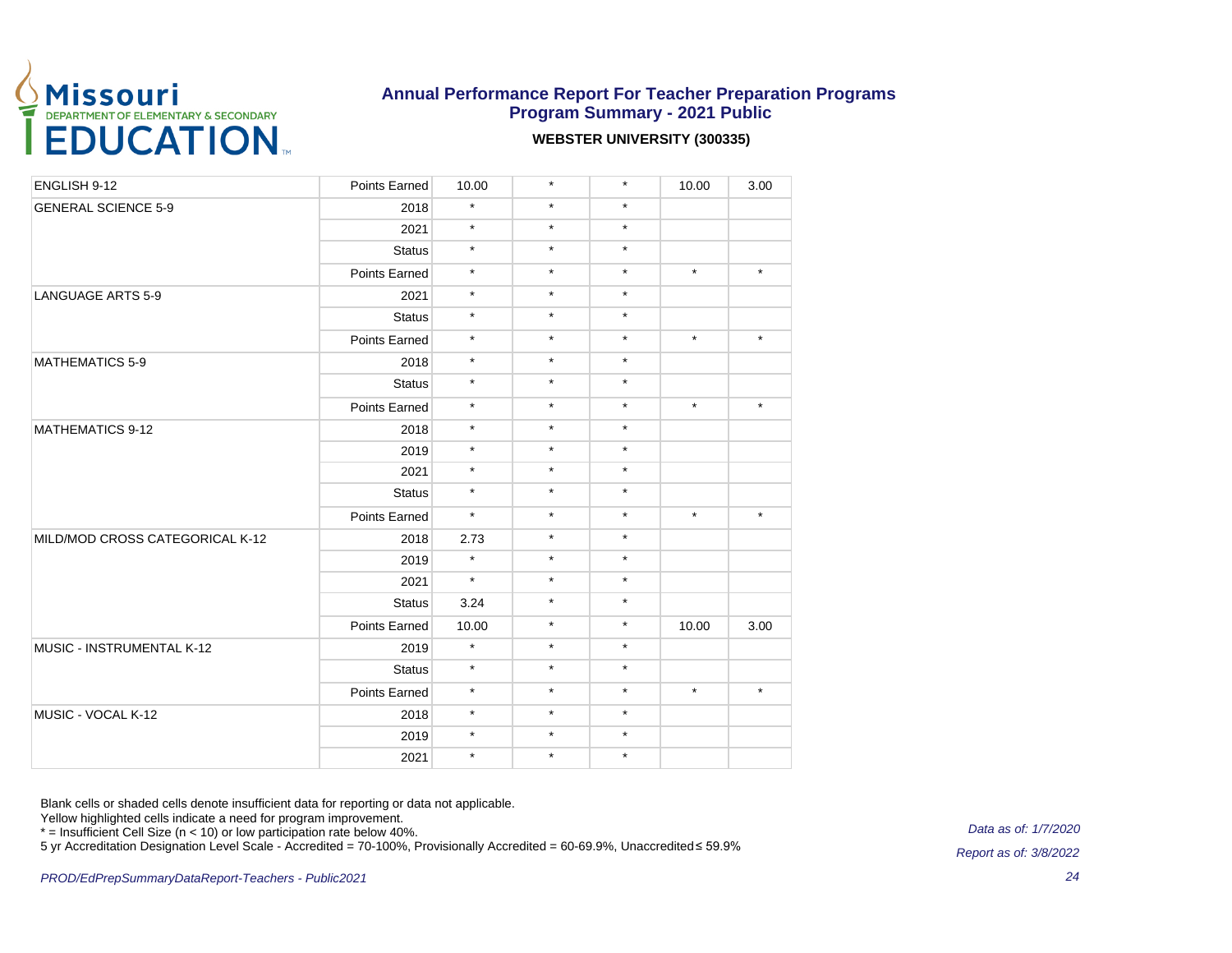

#### **WEBSTER UNIVERSITY (300335)**

| MUSIC - VOCAL K-12  | <b>Status</b> | 2.85    | $\star$ | $\star$ |         |         |
|---------------------|---------------|---------|---------|---------|---------|---------|
|                     | Points Earned | 10.00   | $\star$ | $\star$ | 10.00   | 3.00    |
| SOCIAL SCIENCE 5-9  | 2019          | $\star$ | $\star$ | $\star$ |         |         |
|                     | <b>Status</b> | $\star$ | $\star$ | $\star$ |         |         |
|                     | Points Earned | $\star$ | $\star$ | $\star$ | $\star$ | $\star$ |
| SOCIAL SCIENCE 9-12 | 2018          | $\star$ | $\star$ | $\star$ |         |         |
|                     | 2019          | $\star$ | $\star$ | $\star$ |         |         |
|                     | 2021          | $\star$ | $\star$ | $\star$ |         |         |
|                     | <b>Status</b> | 3.41    | $\star$ | $\star$ |         |         |
|                     | Points Earned | 10.00   | $\star$ | $\star$ | 10.00   | 3.00    |
| SPANISH K-12        | 2018          | $\star$ | $\star$ | $\star$ |         |         |
|                     | 2019          | $\star$ | $\star$ | $\star$ |         |         |
|                     | 2021          | $\star$ | $\star$ | $\star$ |         |         |
|                     | <b>Status</b> | $\star$ | $\star$ | $\star$ |         |         |
|                     | Points Earned | $\star$ | $\star$ | $\star$ | $\star$ | $\star$ |

Blank cells or shaded cells denote insufficient data for reporting or data not applicable.

Yellow highlighted cells indicate a need for program improvement.

\* = Insufficient Cell Size (n < 10) or low participation rate below 40%.

5 yr Accreditation Designation Level Scale - Accredited = 70-100%, Provisionally Accredited = 60-69.9%, Unaccredited ≤ 59.9%

Data as of: 1/7/2020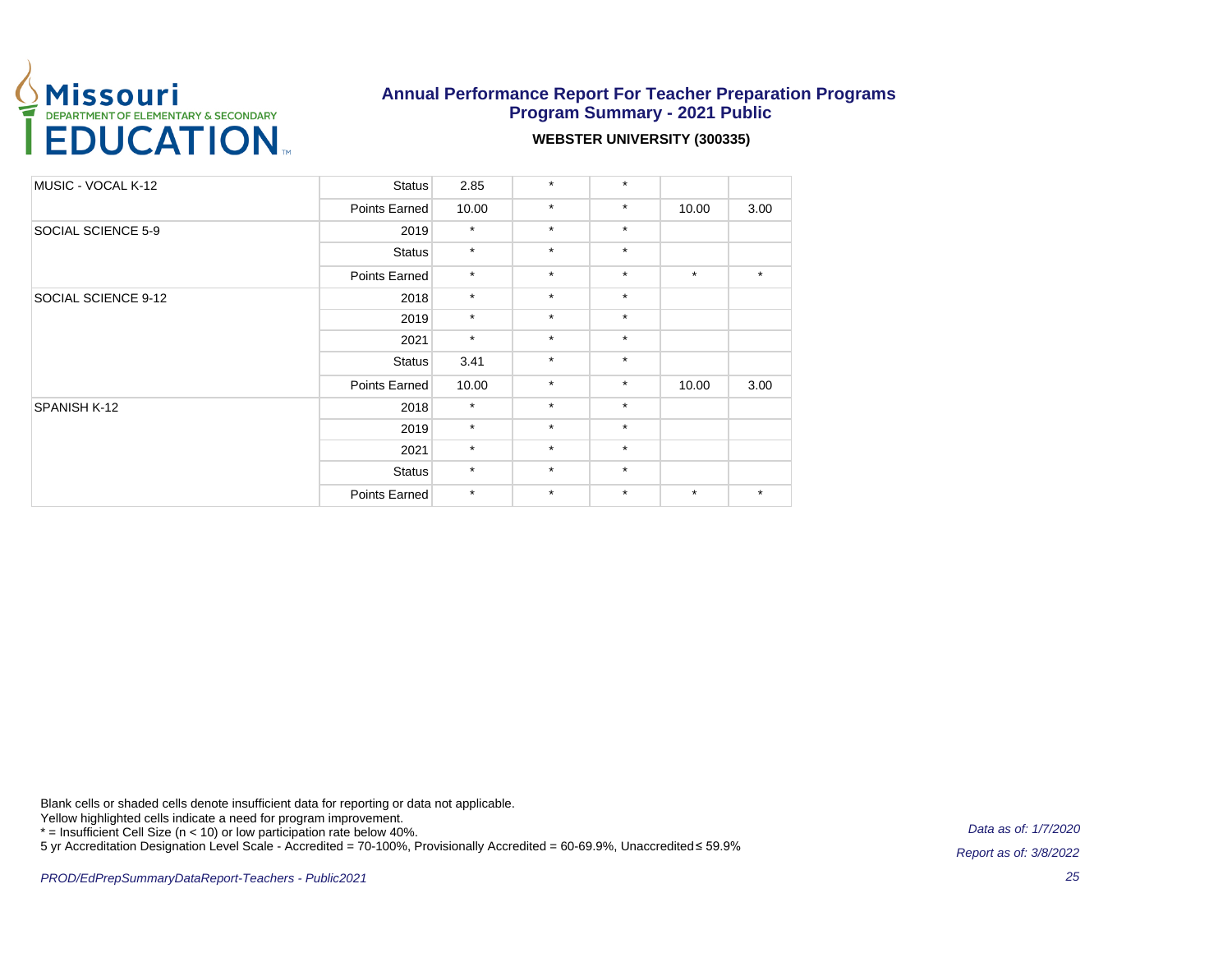

**WEBSTER UNIVERSITY (300335)**

|                               |               | <b>Standard 9:</b><br><b>Professional Collaboration</b> |                      |                        |                           |                    |
|-------------------------------|---------------|---------------------------------------------------------|----------------------|------------------------|---------------------------|--------------------|
| <b>Certification Program</b>  |               | <b>MEES</b>                                             | Survey               |                        | Total<br>Points<br>Earned | Weighted<br>Points |
|                               |               |                                                         | Educator<br>Response | Supervisor<br>Response |                           |                    |
| <b>ART K-12</b>               | 2019          | $\star$                                                 | $\star$              | $\star$                |                           |                    |
|                               | 2021          | $\star$                                                 | $\star$              | $\star$                |                           |                    |
|                               | <b>Status</b> | $\star$                                                 | $\star$              | $\star$                |                           |                    |
|                               | Points Earned | $\star$                                                 | $\star$              | $\star$                | $\star$                   | $\star$            |
| BIOLOGY 9-12                  | 2021          | $\star$                                                 | $\star$              | $\star$                |                           |                    |
|                               | <b>Status</b> | $\star$                                                 | $\star$              | $\star$                |                           |                    |
|                               | Points Earned | $\star$                                                 | $\star$              | $\star$                | $\star$                   | $\star$            |
| EARLY CHILDHOOD EDUCATION B-3 | 2018          | $\star$                                                 | $\star$              | $\star$                |                           |                    |
|                               | 2019          | 3.30                                                    | $\star$              | $\star$                |                           |                    |
|                               | 2021          | $\star$                                                 | $\star$              | $\star$                |                           |                    |
|                               | <b>Status</b> | 3.13                                                    | $\star$              | $\star$                |                           |                    |
|                               | Points Earned | 10.00                                                   | $\star$              | $\star$                | 10.00                     | 3.00               |
| ELEMENTARY EDUCATION 1-6      | 2018          | $\star$                                                 | $\star$              | $\star$                |                           |                    |
|                               | 2019          | 3.37                                                    | $\star$              | $\star$                |                           |                    |
|                               | 2021          | 3.30                                                    | $\star$              | $\star$                |                           |                    |
|                               | <b>Status</b> | 3.11                                                    | $\star$              | $\star$                |                           |                    |
|                               | Points Earned | 10.00                                                   | $\star$              | $\star$                | 10.00                     | 3.00               |
| ENGLISH 9-12                  | 2018          | $\star$                                                 | $\star$              | $\star$                |                           |                    |
|                               | 2019          | $\star$                                                 | $\star$              | $\star$                |                           |                    |
|                               | 2021          | $\star$                                                 | $\star$              | $\star$                |                           |                    |
|                               | <b>Status</b> | 3.14                                                    | $\star$              | $\star$                |                           |                    |

Blank cells or shaded cells denote insufficient data for reporting or data not applicable.

Yellow highlighted cells indicate a need for program improvement.

\* = Insufficient Cell Size (n < 10) or low participation rate below 40%.

5 yr Accreditation Designation Level Scale - Accredited = 70-100%, Provisionally Accredited = 60-69.9%, Unaccredited ≤ 59.9%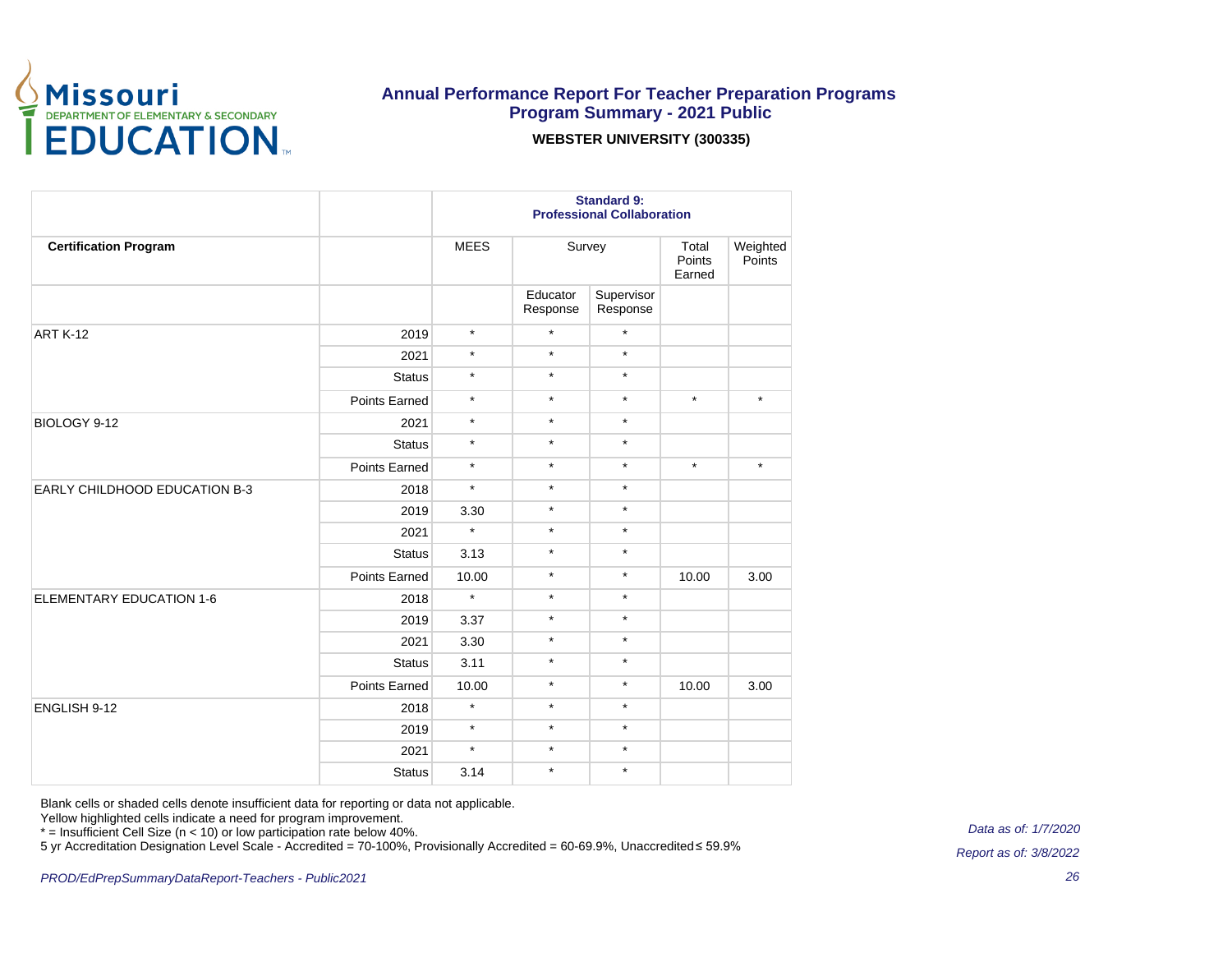

#### **WEBSTER UNIVERSITY (300335)**

| ENGLISH 9-12                    | Points Earned | 10.00   | $\star$ | $\star$ | 10.00   | 3.00    |
|---------------------------------|---------------|---------|---------|---------|---------|---------|
| <b>GENERAL SCIENCE 5-9</b>      | 2018          | $\star$ | $\star$ | $\star$ |         |         |
|                                 | 2021          | $\star$ | $\star$ | $\star$ |         |         |
|                                 | <b>Status</b> | $\star$ | $\star$ | $\star$ |         |         |
|                                 | Points Earned | $\star$ | $\star$ | $\star$ | $\star$ | $\star$ |
| <b>LANGUAGE ARTS 5-9</b>        | 2021          | $\star$ | $\star$ | $\star$ |         |         |
|                                 | <b>Status</b> | $\star$ | $\star$ | $\star$ |         |         |
|                                 | Points Earned | $\star$ | $\star$ | $\star$ | $\star$ | $\star$ |
| <b>MATHEMATICS 5-9</b>          | 2018          | $\star$ | $\star$ | $\star$ |         |         |
|                                 | <b>Status</b> | $\star$ | $\star$ | $\star$ |         |         |
|                                 | Points Earned | $\star$ | $\star$ | $\star$ | $\star$ | $\star$ |
| <b>MATHEMATICS 9-12</b>         | 2018          | $\star$ | $\star$ | $\star$ |         |         |
|                                 | 2019          | $\star$ | $\star$ | $\star$ |         |         |
|                                 | 2021          | $\star$ | $\star$ | $\star$ |         |         |
|                                 | <b>Status</b> | $\star$ | $\star$ | $\star$ |         |         |
|                                 | Points Earned | $\star$ | $\star$ | $\star$ | $\star$ | $\star$ |
| MILD/MOD CROSS CATEGORICAL K-12 | 2018          | 2.70    | $\star$ | $\star$ |         |         |
|                                 | 2019          | $\star$ | $\star$ | $\star$ |         |         |
|                                 | 2021          | $\star$ | $\star$ | $\star$ |         |         |
|                                 | <b>Status</b> | 3.06    | $\star$ | $\star$ |         |         |
|                                 | Points Earned | 10.00   | $\star$ | $\star$ | 10.00   | 3.00    |
| MUSIC - INSTRUMENTAL K-12       | 2019          | $\star$ | $\star$ | $\star$ |         |         |
|                                 | <b>Status</b> | $\star$ | $\star$ | $\star$ |         |         |
|                                 | Points Earned | $\star$ | $\star$ | $\star$ | $\star$ | $\star$ |
| MUSIC - VOCAL K-12              | 2018          | $\star$ | $\star$ | $\star$ |         |         |
|                                 | 2019          | $\star$ | $\star$ | $\star$ |         |         |
|                                 | 2021          | $\star$ | $\star$ | $\star$ |         |         |

Blank cells or shaded cells denote insufficient data for reporting or data not applicable.

Yellow highlighted cells indicate a need for program improvement.

\* = Insufficient Cell Size (n < 10) or low participation rate below 40%.

5 yr Accreditation Designation Level Scale - Accredited = 70-100%, Provisionally Accredited = 60-69.9%, Unaccredited ≤ 59.9%

Data as of: 1/7/2020 Report as of: 3/8/2022